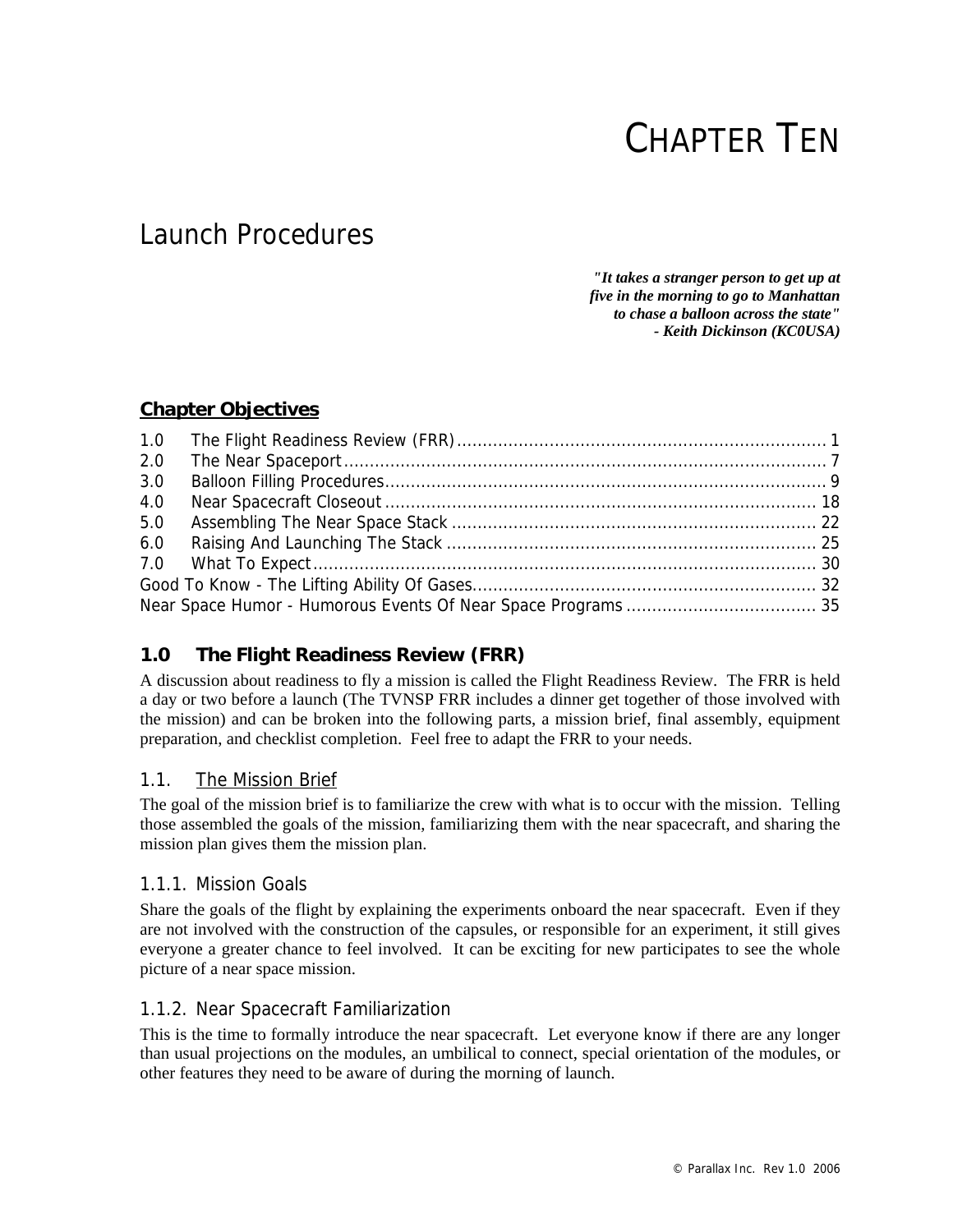## 1.1.3. Mission Plan

A mission plan should brief on at least these topics.

- Predicted Flight Path
- Launch Site And Time
- Planned Driving Course
- Communication Frequencies
- Recovery Procedures

#### **Predicted Flight Path**

Begin running predictions for the mission from several days to a week before the launch (predictions more than a week in advance are not very meaningful). Bring the latest winds aloft prediction to the FRR and run it through Balloon Track during the FRR. Be sure new crews see this process, as they may need to run the Balloon Track program, themselves someday. Pay attention to cases where the near spacecraft is predicted to descend over, or land in, undesirable locations. See Chapter Twelve, Section Three for information on making flight predictions. After making the prediction, copy the predicted flight path file to the PC's of crews wanting to see the predicted flight path (see Chapter 12, Section 3.2 for directions on making this file). One more function of flight prediction during the FRR is to determine the balloon's desired free lift or PPL based on the flight predictions (be sure to write down the final desired PPL).

#### **Launch Site And Time**

Depending on the predicted flight path, you may need to select a new launch site. Make sure everyone knows if there is a new launch site and that they have the directions to get there. TVNSP tends to have everyone met at an easy to find location and them caravan to the launch site. Before the FRR, check the time of sunrise for launch day. Arrange to meet at the launch site at the appropriate time (usually an hour before sunrise for most launches). Crews need to determine how long it will take them to get there.

#### **Planned Driving Course**

Once the launch location and recovery zone are identified, chase crews need to plan their driving course. Ideally chase crews take fast roads to get ahead of the balloon. With any luck, slow roads are never traveled, or if they are, only at the very end of the chase. Keep repeater coverage in mind when planning the driving course.

#### **Communication Frequencies**

Now that a driving course has been planned, determine chase frequencies. Use repeaters where possible. You'll be surprised at the people who listen in or even talk with the chase crews during a mission. Be sure there's no problem with the chase crew using a repeater before the mission (usually there isn't). Have chase crews program their HTs and mobile radios for any new repeaters. Also decide on a simplex frequency to use when out of repeater range and stick with it!

#### **Recovery Procedures**

Depending on the payload flown on the mission, the shut down procedures for the near spacecraft may change. The presence of a life science experiment on the manifest is an example where new shut down procedures may be required. Since it's not known who will arrive at the recovery site first, make sure everyone knows the updated shut down procedure. For most flights, chase crews are to leave the near spacecraft where it recovered, unless it is a danger or in danger. We like to give everyone a chance to see the near spacecraft where it recovers. See the recovered near spacecraft gives them more encouragement to participate in future missions. There's not a lot more discouraging than to drive three hours after a flight only to have everyone tell you to meet them at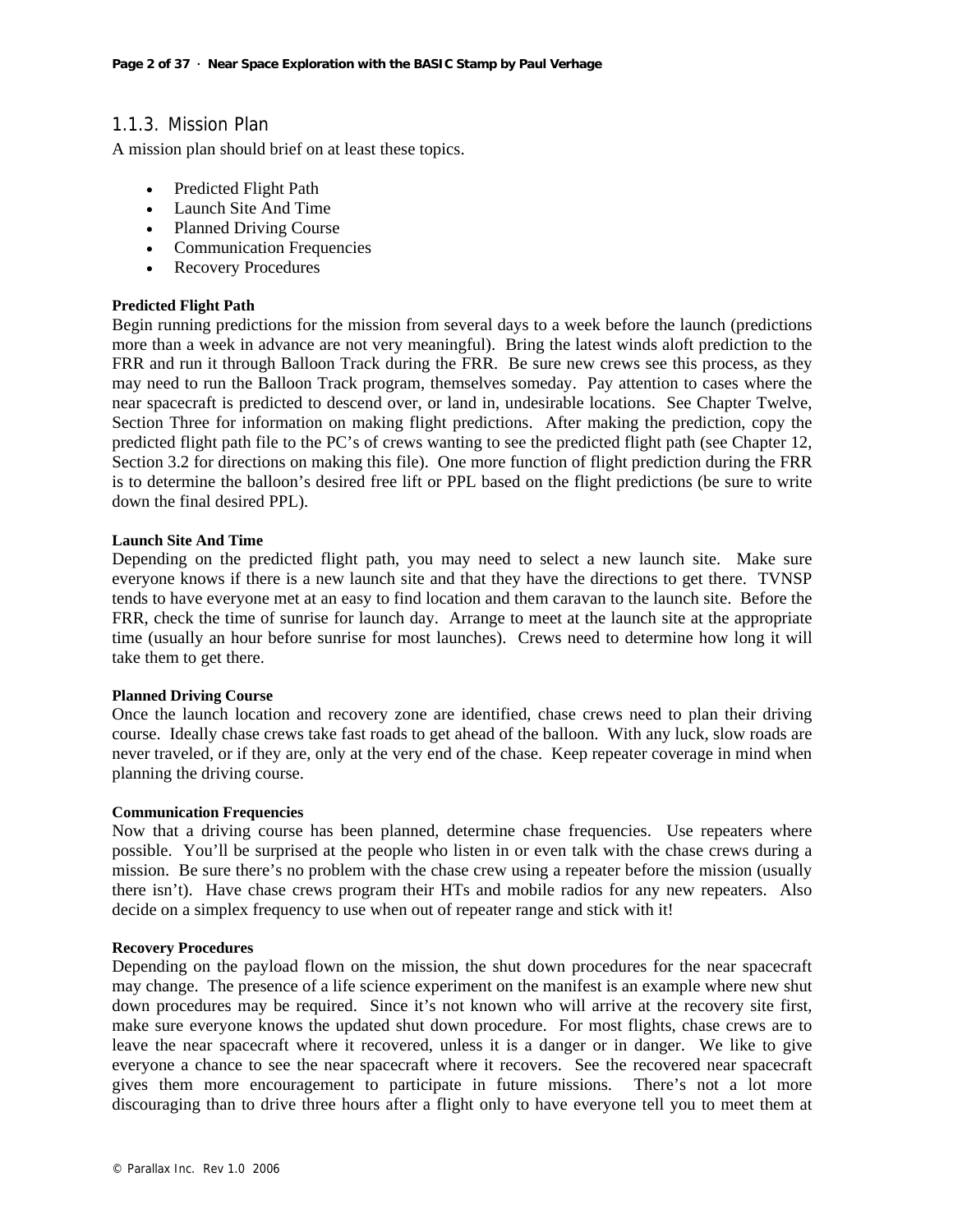lunch because they have already removed the near spacecraft. Be sure to get an on-site photograph of the entire chase team with the recovered near spacecraft.

### 1.2. Final Assembly

Often there are module related tasks that cannot be completed until the night before launch. The following list is an example of the final tasks best completed at a FRR.

- Module Completion
- Final Weight
- Final Function Test
- Comm Check
- Initial Styro-Fill (if possible)

#### 1.2.1. Module Completion

Most of the modules are completed and tested well before launch. However some items like Thermochrons and some cutdown devices should be programmed the night before launch, rather that several days in advance (once the expected time of launch has been determined). Loading life science experiments is another example of items that must wait until late in the launch cycle. As more people get involved with constructing the modules of a near spacecraft, the more often someone won't be able to have their piece of the flight ready early in the build cycle. Be sure to install any Remove Before Flight tags on items like cameras and beacons. The bright red tags help prevent near spacecraft from being launched with a silent audio locator beacon or a closed camera lens (KNSP and TVNSP has done both).

## 1.2.2. Final Weight

A final weighing of the capsules, with their batteries included, needs to be made and recorded (don't depend on memory). Now's the last time you will have to make changes to the launch manifest if one of the capsules turns out to be overweight (making a manifest change the morning of launch can be disastrous, so do it no later than the night before). Be sure things like mementos and QSL cards are onboard the modules before making the final weight. Along with recording the total weight of the modules, add the weight of the parachute, an FTU (if used), and any other recovery aids, like beacons. Finally add the desired PPL of the balloon and write the total where it won't be lost overnight. Balloon Dogs need this information the morning of the launch.

## 1.2.3. Final Function Test

Now that the capsule is in its final assembled state, it's a good idea to download a test program into the flight computer and exercise all capsule functions (I don't always do this, but should). Run the test program for everyone present to see, rather than running the test program the morning of launch when the Closeout Crew can do nothing about malfunctions. Having several people present to observe the test gives the mission that many more opportunities to identify problems before it's too late. Connect the link lines to the modules and check that the spacing between modules is not greater than the spacing permitted by the umbilical between the modules.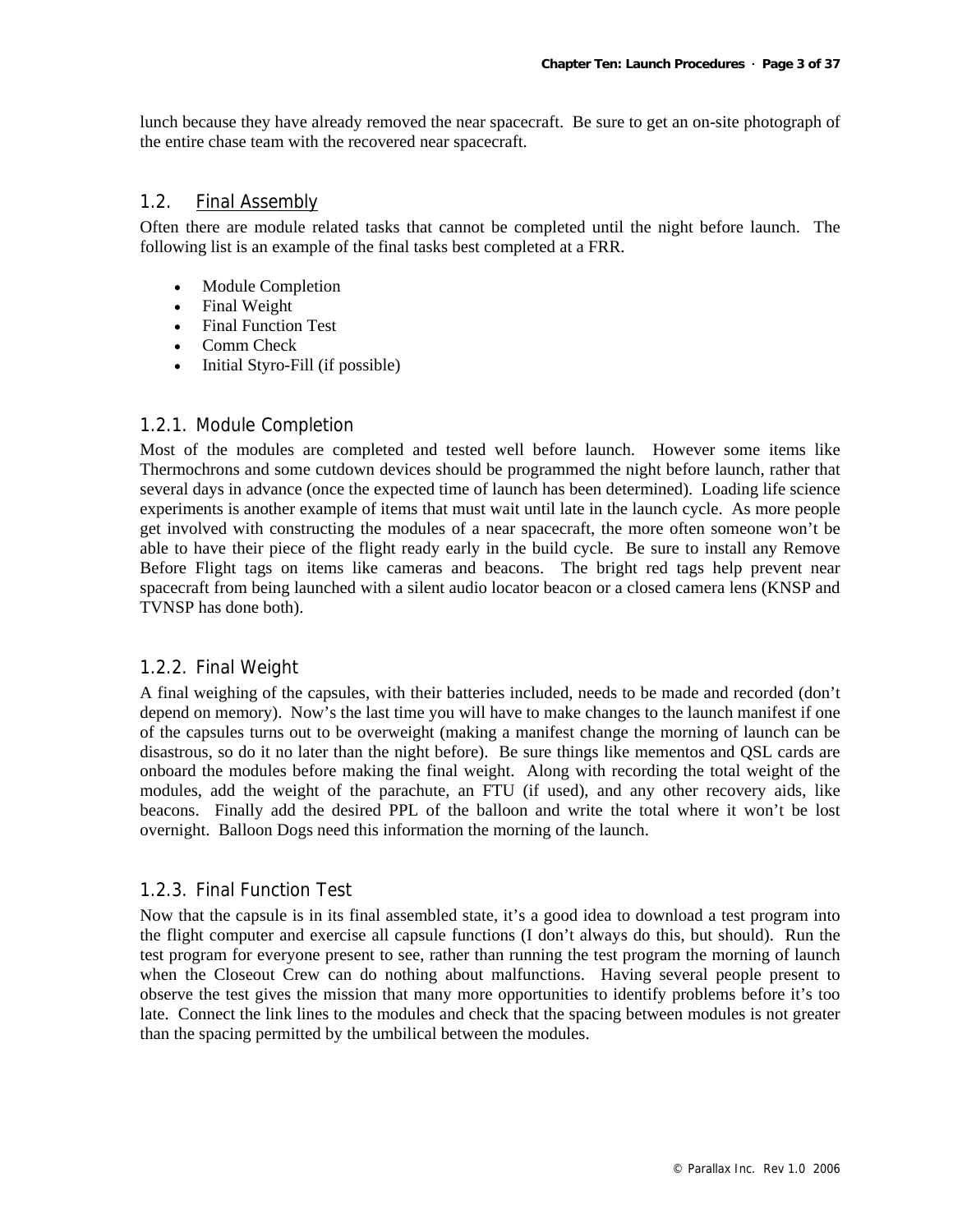## 1.2.4. Comm Check

The Chase Vehicles planning to go on chase should be present at the FRR to run the Comm Check on the near spacecraft. During the Comm Check, chase crews verify that their trackers see the near spacecraft on APRS. Verification involves two things, first is that the location of the capsules is valid (the GPS has a proper lock) and second that Chase Vehicles can display good data from the capsules.

## 1.2.5. Initial Styro-Fill

Finally, if possible, begin filling the modules with Styrofoam peanuts. An airframe designed with a battery compartment often can have its lower compartment filled with Styrofoam peanuts at the FRR.

## 1.3. Equipment Preparation

The FRR is the time to check over the launch equipment. For instance, make sure everything is packed and none of it is missing. Be sure someone has the balloon (or balloons) and someone is planning to haul the helium tanks (if they are not already at the site). Finally items like the parachute can be untangled and packed and any flight termination units (FTU) can be prepared.

#### **Parachute**

No matter how careful chase crews are with the parachute at the recovery site, the shroud lines will be tangled before the parachute makes it home. The parachute should be stored indoors with its shroud lines untangled. But it probably won't be, since there are a lot of things to do after the flight. Appoint two or three people to untangle the shroud lines during the FRR. Tie several twister seals on the shroud lines once they are untangled. Then carefully repack the parachute into its carrying case.

#### **Flight Termination Unit**

Cut a few feet of nylon load line and melt the ends of the cord to keep the ends from fraying. Pass one end of the cord through the swivel at the parachute apex. Double over that end of the cord and tie an overhand knot. Further secure the knot by applying a wrap of duct tape over the knot. Do not wrap the tape over the bearing in the swivel; only apply tape to the metal ring of the swivel, as the bearing must be free to spin. Check the shape and form of the nichrome coil in the FTU PCB. The coil should be a regular cylinder and large enough that it does not bind the nylon cord passing through it. Also check for continuity between the coil pads of the FTU PCB (this shows there is no electrical break in the nichrome coil). Thread the free end of the nylon cord through the nichrome loop. If it is less than 24 hours from launch, then set the termination time on the stopwatch. Double check that the set time takes into account AM and PM. Close up the FTU inside of its box and verify the nylon cord is free to move through the nichrome coil and box. Double over the free end of the nylon loop and tie an overhand knot in that end. Secure the knot with a second strip of duct tape.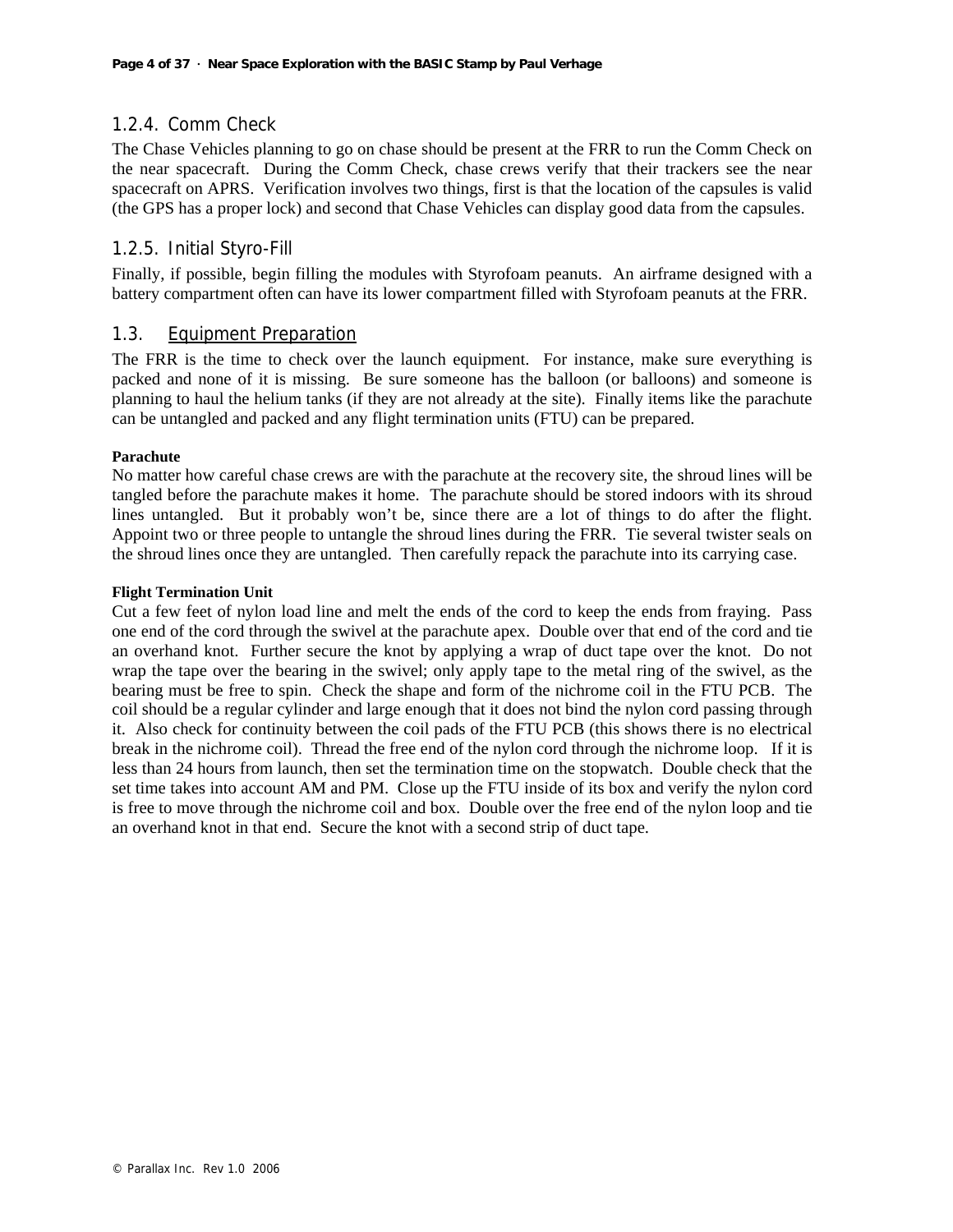

**Flight Termination Unit**

## 1.4. Checklist Completion

#### Complete And Verify Checklist

Every mission needs a checklist. The checklist for the near spacecraft begins during the development of the modules for the mission. The final draft of the checklist usually isn't developed until the FRR. Review the entire draft of the checklist during the FRR. Consider even practicing the checklist on the assembled modules during the FRR so errors can be detected and corrected.

A good checklist includes flight configuration (where every experiment is mounted, both mechanically and electrically) and a step-by-step procedure of how to power the capsules and test them. A sample checklist is included in this section

1.4.1. Sample Checklist

John Stone (K7JPS) developed the following checklist for TVNSP Flight TV02F

#### **Treasure Valley Near Space Program Pre-Flight Checklist**

**Latitude Longitude Elevation Dry Bulb Wet Bulb Launch Time** 

**Record Launch Site conditions above** 

**Relay Launch Site information to Mission Control when communications is available** 

**Connect Link Lines between modules** 

**Verify Dacron straps are securely inside the split rings** 

**Connect Umbilical between modules Shutter release – green wire to green wire**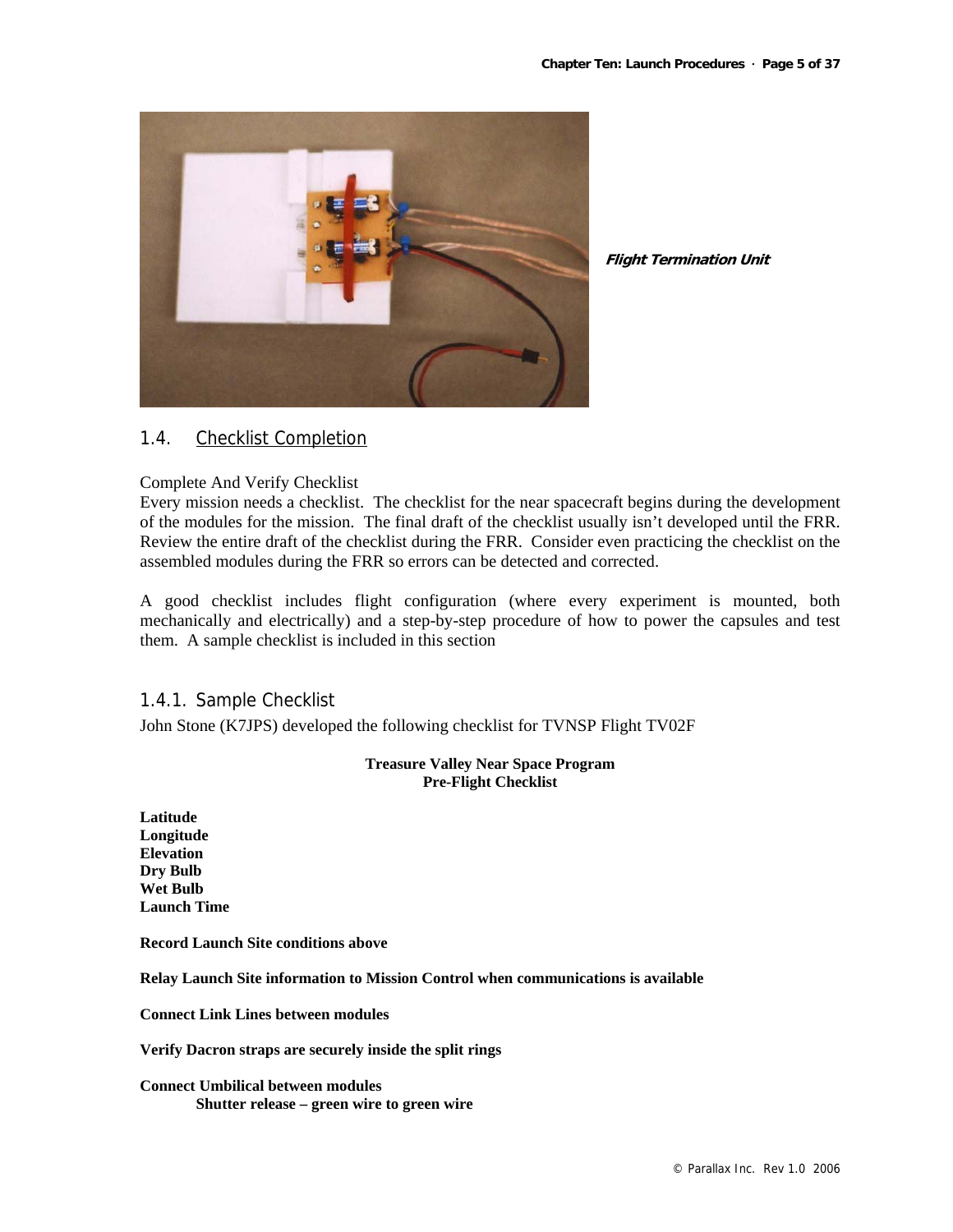**Servo cable – black wire to black wire** 

**Tape Umbilical connection** 

| <b>Connect and measure batteries in Module One</b>                                          |       |
|---------------------------------------------------------------------------------------------|-------|
| Main Power (four lithium "AA" batteries) -                                                  | volts |
| TNC Power (alkaline nine-volt battery) -                                                    | volts |
| Servo Power (four alkaline "AA" batteries) -                                                | volts |
| Radio Power (four lithium "AA" batteries) -                                                 | volts |
| Audio Beacon Power (alkaline nine-volt battery) -                                           | volts |
| <b>Connect and measure batteries in Module Two</b><br>Camera Power (lithium 2CR5 battery) - | volts |
| <b>Styro-Fill Module One</b>                                                                |       |
| <b>Secure Module One hatch</b>                                                              |       |
| Check placement of temperature sensor cables in MLI experiment                              |       |
| <b>Styro-Fill Module Two</b>                                                                |       |
| <b>Secure Module Two hatch</b>                                                              |       |
| Open camera lens cover                                                                      |       |
| Photographically document capsules (from two angles)                                        |       |
| <b>Complete Balloon Fill</b>                                                                |       |
| <b>Power up Module One</b>                                                                  |       |
| <b>Main Power switch</b>                                                                    |       |
| <b>TNC Power switch</b>                                                                     |       |
| <b>Servo Power switch</b>                                                                   |       |
| <b>Radio Power switch</b>                                                                   |       |
| <b>Power up Module Two</b>                                                                  |       |
| <b>Main Power switch</b>                                                                    |       |
|                                                                                             |       |
| Verify valid APRS data from Module One                                                      |       |
| Verify valid APRS data from Module Two                                                      |       |
| <b>Begin raising balloon</b>                                                                |       |
| Open module straps on Launch Stand and remove modules                                       |       |
| <b>Power up Audio Beacon</b>                                                                |       |
| Raise balloon until modules are suspended                                                   |       |
| Release first lanyard and pull free of stack                                                |       |
| Release second lanyard                                                                      |       |
| <b>Record launch time above</b>                                                             |       |
|                                                                                             |       |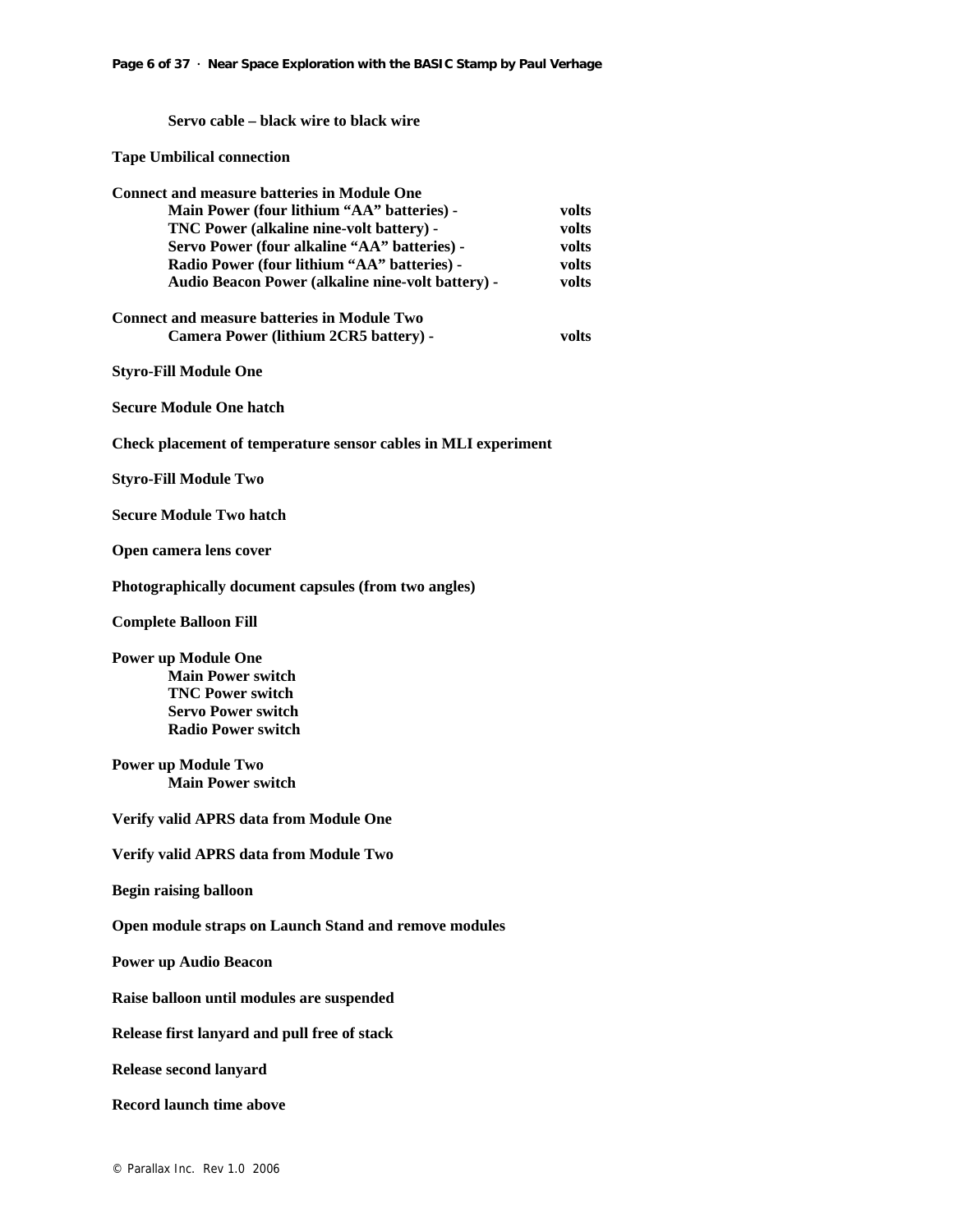Now inform everyone, through email and over amateur radio, about the results of the FRR. You should inform people of the following.

- The expected time and place of launch
- Directions for tracking the flight
- Note: This is usually over APRS or on http://maps.findu.com
- The repeaters and frequencies the chase team expects to use
- When and where the near spacecraft is predicted to recover

Now get some sleep, you have a busy day ahead, one filled with excitement and adventure.

## **2.0 The Near Spaceport**

As it is with real estate, so it is with amateur near space exploration. The three most important aspects of an ideal near spaceport are location, location, and location (and in that order). A great near spaceport is a large building with tall doors, surrounded with a large field containing few trees or power lines, has low traffic and distant neighbors, and is a secure at night and early in the morning. Barring that, you'll find ways to make due with less like TVNSP.

## 2.1.1. Balloon Filling Building

If at all possible, fill the balloon indoor where breezes cannot buffet the balloon when it's near the ground. It's difficult enough to accurately determine a balloon's lift when the winds are knocking it around without having to worry about the balloon being blown into a sharp object. Launch crews can successfully fill balloons outdoors if it is necessary, but doing so adds additional risk. Besides, filling the balloon indoors usually means the temperatures are more comfortable. It's helpful if the selected building has power and lights so you can work safely around the balloon as you fill it at oh-dark thirty. As long as the balloon is filled with helium, you needn't worry about the building's electrical systems. However if you decide to fill the balloon with hydrogen (which I strongly discourage), then the building's electrical system must be sealed and explosion-proof. The building also has to be able to safely vent any escaped hydrogen (that means it must vent quickly).

Filling a balloon inside a building requires the building to have doors tall and wide enough to safely pass a filled balloon through out without rupturing the balloon envelope. Sometime when you meet me, ask about trying to get an inflated balloon through a door that was too small. Ideally the building needs at least ten-foot high doors with twelve-foot high doors being better. The doors can be narrower than they are tall like the balloon. Note that doors narrower than eight feet will not work. Ceilings inside the building need to be at least twelve feet high to safely fill the balloon since an eight-foot tall balloon will be filled with its nozzle a couple feet above the ground. The distance between the walls and the sides of the balloon must be several feet as crews have move around the balloon.

So what kinds of buildings make good balloon-filling buildings? Large industrial buildings or truck repair garages are good buildings. They tend to have large volumes, high ceilings, and large doors for moving equipment in and out. Buildings used to park buses or road-clearing equipment are other options.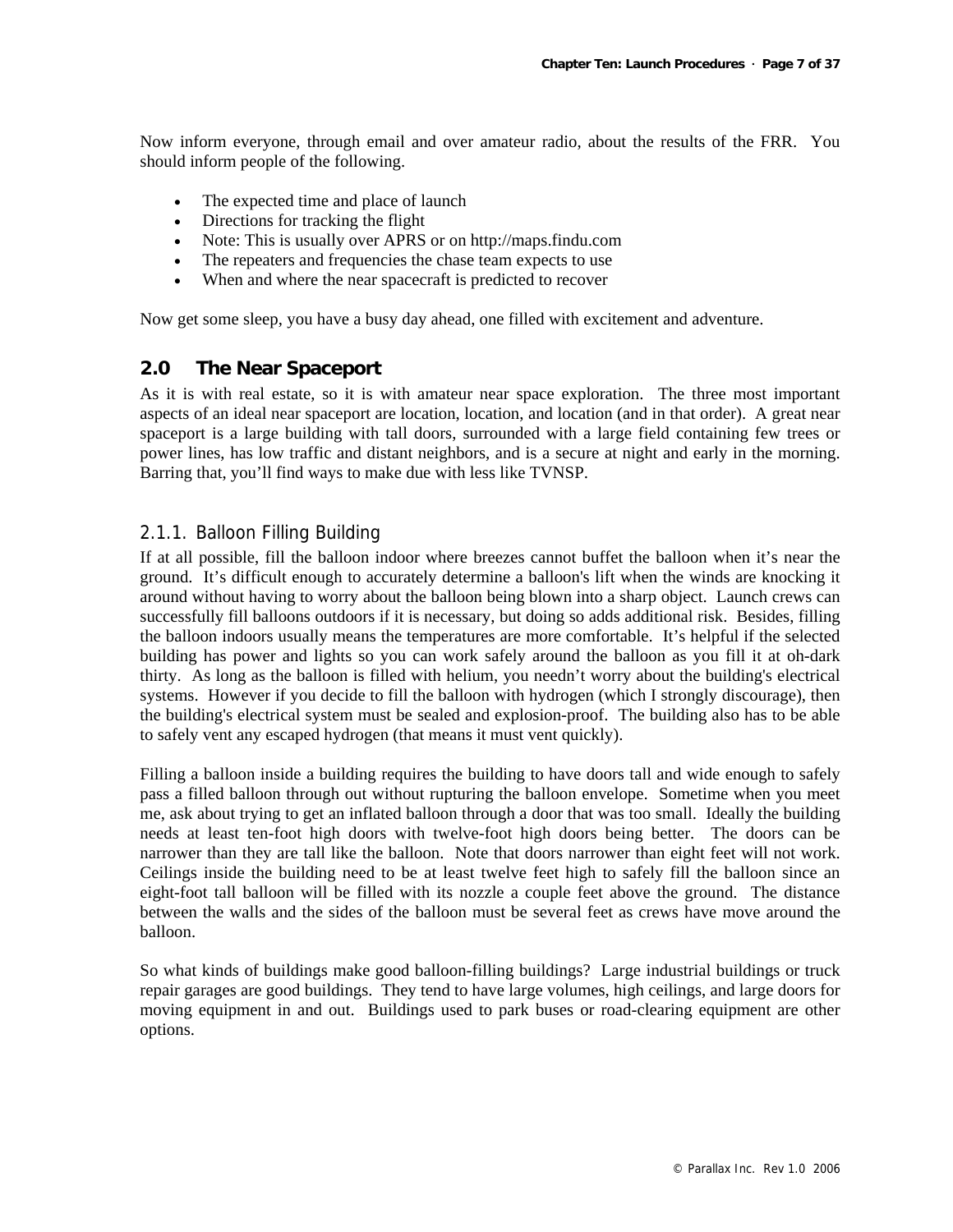

**An ideal building**

## 2.1.2. Launch Field

Besides the size of the building and its doors, there are several concerns about the region surrounding the building. These concerns also apply when filling balloons out of doors. After the balloon is filled, it must be taken out of the building for launch. The further the balloon is carried away from the building, the greater the risk of damaging the balloon. To reduce the risk, the building needs to have enough open launch field surrounding it that the stack can be launched as soon as it's outside the building. The launch field must be clear of nearby obstacles like other buildings, trees, and fences. Be assured that if there's more wind at launch than planned, those winds will carry the stack into the nearest tree.

In addition to our desire to launch a near spacecraft without damaging it, the FAA requires the balloon to be launched in a way that doesn't create a hazard to uninvolved people and their property. So the launch field must be sufficiently large that the balloon will be high enough for the parachute to safely land the near spacecraft should the balloon burst over private property. Fortunately the balloon goes pretty much straight up after release and with very little horizontal drifting if launched in light winds. If the winds are not light, you shouldn't be launching a big balloon anyways. High surface winds burst balloons, rip balloons from stacks, or drag capsules into trees and fences. Select a launch field located away from major traffic. The sight of a large weather balloon being launched may distract drivers passing by.

## 2.1.3. Security

Finally there's the issue of security. If possible, bring the launch equipment and near spacecraft to the launch site the night before launch for final assembly, closeout and testing. There can be enough confusion the morning of launch without also having to closeout the capsules and test the avionics while filling the balloon and assembling the stack (although, many times this is the only option). The cost of launch equipment, the near spacecraft, and the tanks of helium require you to lock the building when crews leave for the night. If security is not available then transport the launch equipment and assembled near spacecraft modules the morning of launch. Be sure to transport the modules without breaking its booms and experiments.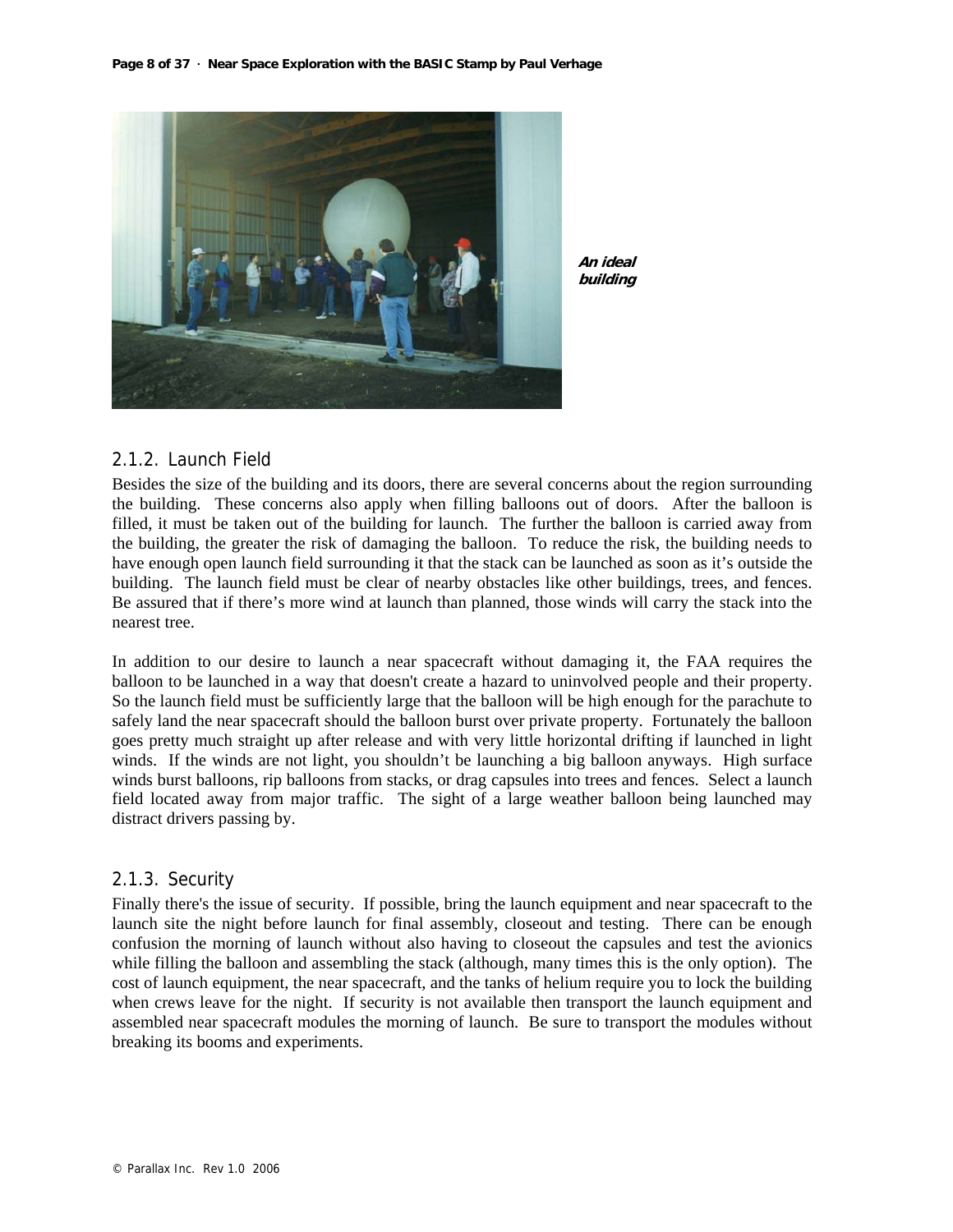## **3.0 Balloon Filling Procedures**

It's finally the morning of your first launch. Last night's Flight Readiness Review (FRR) tested the avionics, selected the launch site, assigned tasks to launch crews, determined chase roads, and selected the launch time. Everyone has arrived at least an hour before launch to prep and launch the stack. Brought to the launch site is the following,

- The module(s) of the near spacecraft
- The balloon (and a backup)
- Film and batteries
- An assembled FTU (if used)
- The parachute (wrapped in its own bag)
- Bags or boxes of launch equipment
- Two or three tanks of helium
- Two or more chase vehicles with APRS

After looking everything over it's decided all is go for this mornings launch. So what's next?

This section applies to filling latex weather balloons and not polyethylene balloons. The procedure outlined here safely fills the balloon with helium.

## 3.1. The Latex Weather Balloon

Kaymont and Kaysam mail their latex weather balloon via UPS or Fed Ex packed inside of a cardboard box. There's minimal packing material around the balloon, so be careful when you open the box. It's difficult to rip the tape off the box, so when using a knife to open the box use a short bladed knife like an Exacto knife. Cut just the tape and do not stick the blade into the box, as you don't want to cut or nick the balloon trying to open the box. The balloon is stored inside a plastic bag that is tied shut with a rubber band. The balloon is vacuumed out before being rolled into a bundle and packaged. By removing the air from inside the balloon the balloon can be packed into a smaller volume. A balloon can be stored for over a year before being used. When storing the balloon long term, keep it in its box and out of the Sun. However it's best if you don't order the balloon until you need it. When exposed to air the latex of the balloon begins to age more rapidly. So do not open the bag until the morning of the launch. If it is later decided not to launch the balloon, roll the balloon up with gloved hands and put it back into the bag. You'll find the balloon is covered in a talcum powder. While filling the balloon the talcum powder remains on the balloon, but, if the helium is let out of the balloon, then a cloud of talcum will accompany the helium. So be careful not to inhale the helium venting from a balloon.

## 3.2. Ballooning Filling 101 For Balloon Dogs

Read the procedure outlined in this section. Then practice the procedure before you launch your first balloon. However, feel free to modify these procedures if needed for your near space program. Whatever changes you decide to make, document and practice them before launching your first near spacecraft. TVNSP makes it a policy to review launch procedures every year at the beginning of the year's near space campaign.

Remember that a filled balloon will be worth over \$100. So it pays to be a little paranoid around them. Bursting a balloon on the ground can end a near space mission real fast.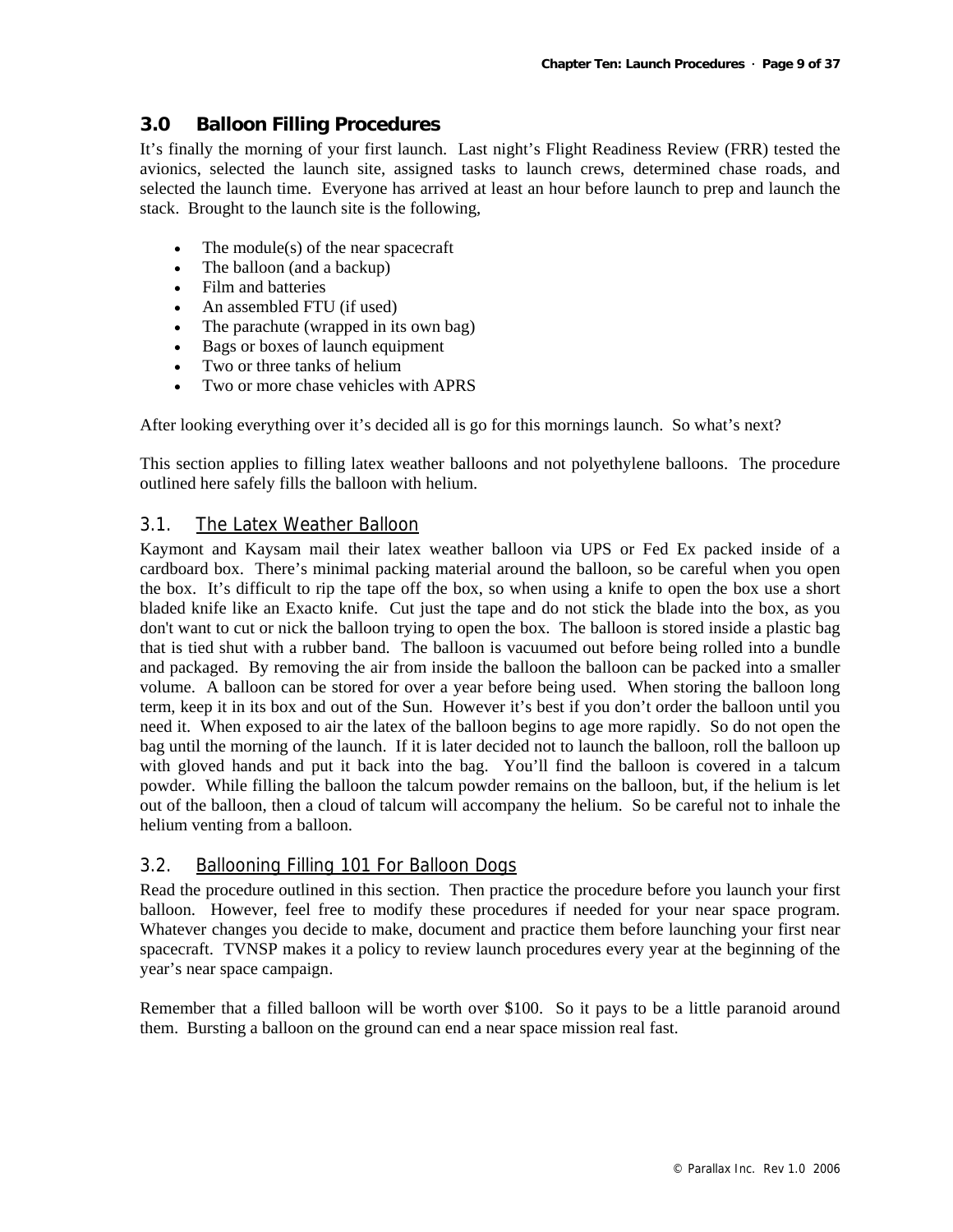## 3.2.1. Laying Out The Equipment

- $\sqrt{\phantom{a}}$  Lay out the ground cloth (sewn bed sheets) and a tarp beneath the bed sheets if needed
- √ Lay the helium tanks near one end of the bed sheet
- √ Roll the tanks against each other with their valves on the same side Note: Never leave the tanks attended standing up or with their caps removed
- $\sqrt{\phantom{a}}$  Lay out kneepads (if needed) near the tank valves Note: Most balloon filling work takes place near the tank valves
- √ Place warning signs near the bed sheets if you feel a need to use them
- √ Place the balloon and equipment bags (boxes) near the tank valves
- $\sqrt{\phantom{a}}$  On the bed sheet, near the helium tank, leave the electronic scale and duct tape.
- $\sqrt{\phantom{a}}$  Keep all other work away from the balloon filling area
- √ Have the Balloon Dogs put on soft cotton gloves and remove exposed jewelry and hats that may damage the balloon

Note: When working around the balloon, Balloon Dogs aren't aware of how close they are to the balloon until they bump their hats into the balloon. So have Balloon Dogs remove their hats if they have brims.

Note: Gloves protect the balloon from rough skin and prevent skin oil from getting on the balloon, which may weaken the skin of the balloon.



**Balloon Filling Equipment –** note the gloves

## 3.2.2. The Balloon Filling Process

"L" size helium tanks typically have over 2000 PSI of gas at the start of filling which is enough helium for the balloon to lift over 12 pounds of payload. Watch the regulator's pressure gauge during the helium dump to get an idea of how much helium remains.

- √ Unscrew the tank cap, exposing the tank's valve
- √ Screw the regulator into the helium tank hand tight
- √ Note: You'll probably have to change tanks during the filling, so keep the second tank next to the first
- √ Cut about three feet of sisal cord (the Balloon Loop) Note: Keep the scissors or knife used to cut the cord away from the balloon
- √ Open the balloon bag and unroll the balloon

Note: Toss the trash into the empty box as you go along and keep the clutter to a minimum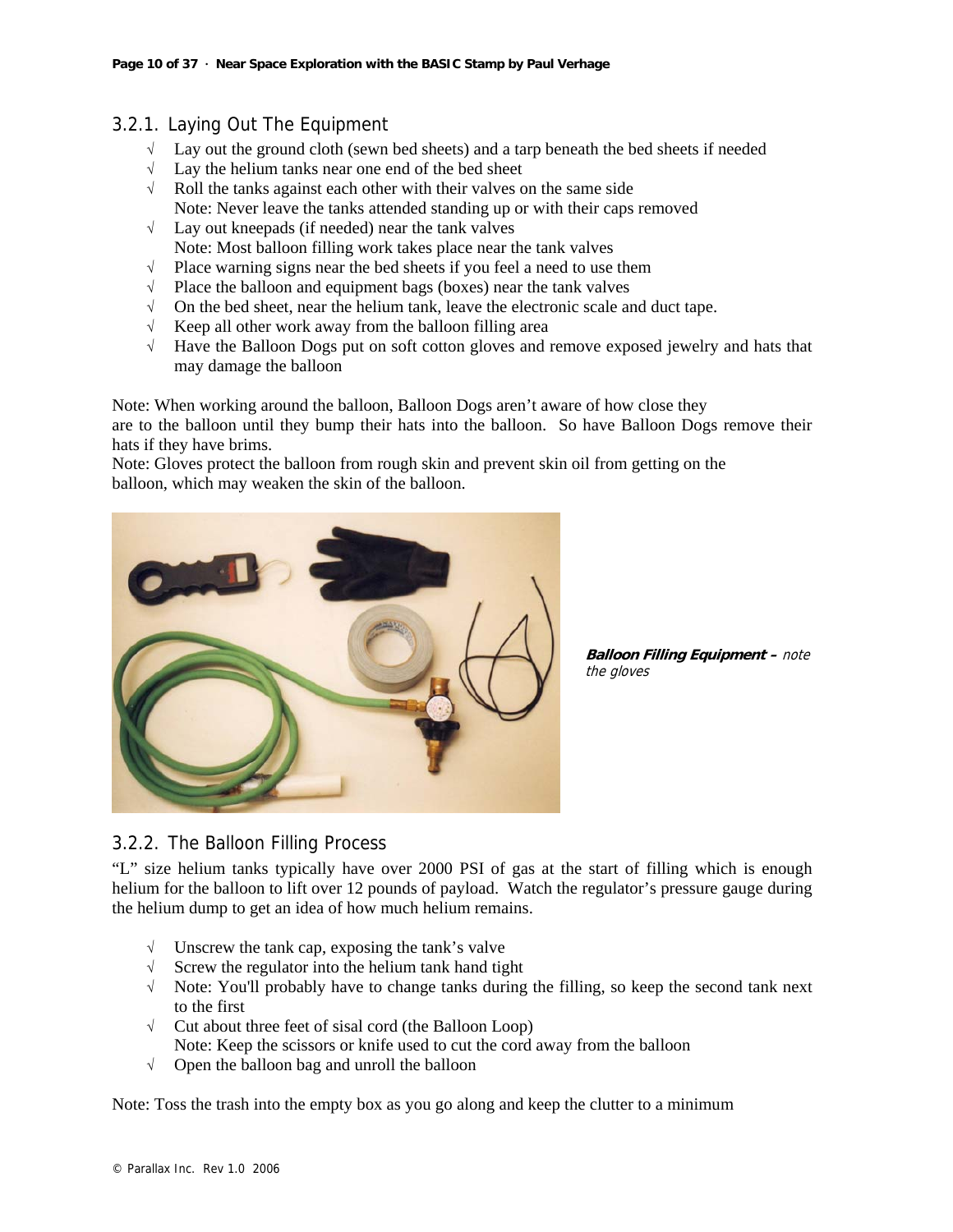- $\sqrt{\phantom{a}}$  Insert the PVC filler pipe into the balloon nozzle
- √ Give the nozzle and pipe a wrap or two of duct tape to keep the balloon from sliding off the filler during the helium dump



**Taped Nozzle**

- √ Note: The nozzle is the same material as the balloon skin, only thicker, so it's more durable than the balloon itself
- $\sqrt{\phantom{a}}$  Note: Double over the last one inch end of the tape to create a  $\frac{1}{2}$  inch tab for removing the tape after the balloon is filled (this really eases the job of tying off the balloon)
- √ Verify the balloon is fully laid out, without twists or being doubled over
- √ Open the tank part way, letting helium slowly fill the empty balloon
- √ Note: The balloon jumps a bit at the start and makes some obscene sounding noises, don't let it startle you
- √ Make sure the balloon is not knotted while it inflates
- $\sqrt{\phantom{a}}$  Once the balloon begins lifting itself off the ground, open the tank more fully, as you still have some 300 cubic feet of gas to dump
- √ Note: It's easy to forget that the balloon is a large sphere when you're working around its base, so watch your head
- √ Don't start measuring balloon lift right away as an entire tank is needed for twelve pounds of lift
- $\sqrt{\phantom{a}}$  Flip the electronic fish scale upside down and let it zero it self out
- √ Note: Use the same scale to weigh the modules as to measure balloon lift
- √ Hook the electronic fish scale to the filler's loop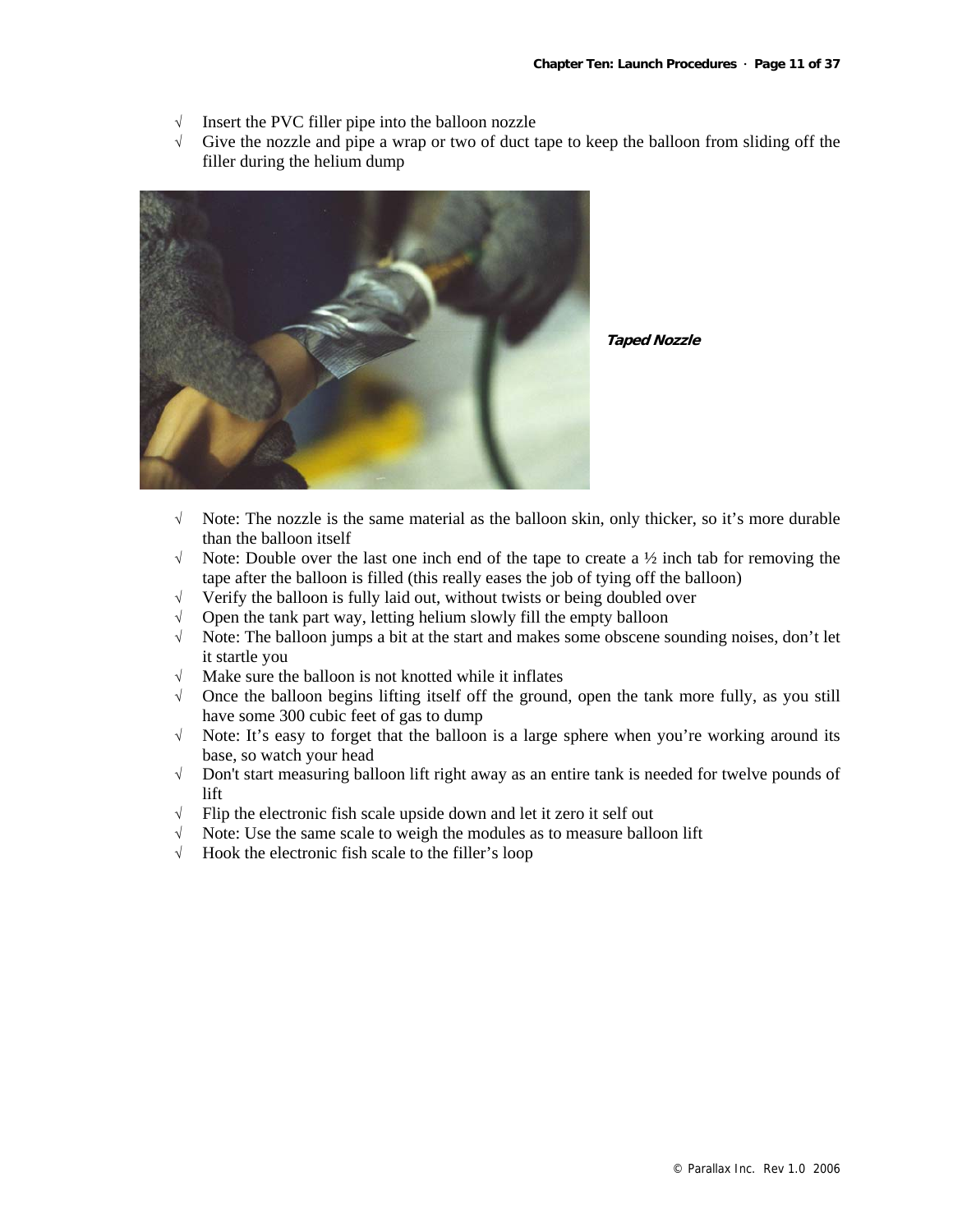

**Weighing Lift with Scale**

The measurement from the scale bounces around a little bit, so use the middle value of measurements.

## 3.2.3. Switching Helium Tanks

If you empty a tank before getting enough helium (the most likely case) you'll need to switch tanks without losing the helium already in the balloon. It takes two Balloon Dogs to switch tanks.

- Shut off the helium tank
- √ Balloon Dog One grips the nozzle of the balloon and squeezes tightly



**Death Grip on Balloon Nozzle** – by Balloon Dog One. while Balloon Dog Two unscrews the regulator. Author, sans gloves, secures helium tank.

- √ Balloon Dog Two unscrews the regulator from the tank
- $\sqrt{\frac{1}{\sqrt{\pi}}}$  Then remove the cap from the second tank
- $\sqrt{\phantom{a}}$  Then screw the regulator into the second tank only hand-tight  $\sqrt{\phantom{a}}$  Balloon Dog One now release the balloon's nozzle
- Balloon Dog One now release the balloon's nozzle
- √ Balloon Dog Two verifies the nozzle has been released before opening valve
- √ Note: Opening the second tank while the nozzle is still gripped will inflate the nozzle, possibly popping it off the filler
- √ Open up the second tank and continue filling the balloon
- $\sqrt{\phantom{a}}$  Recap the first tank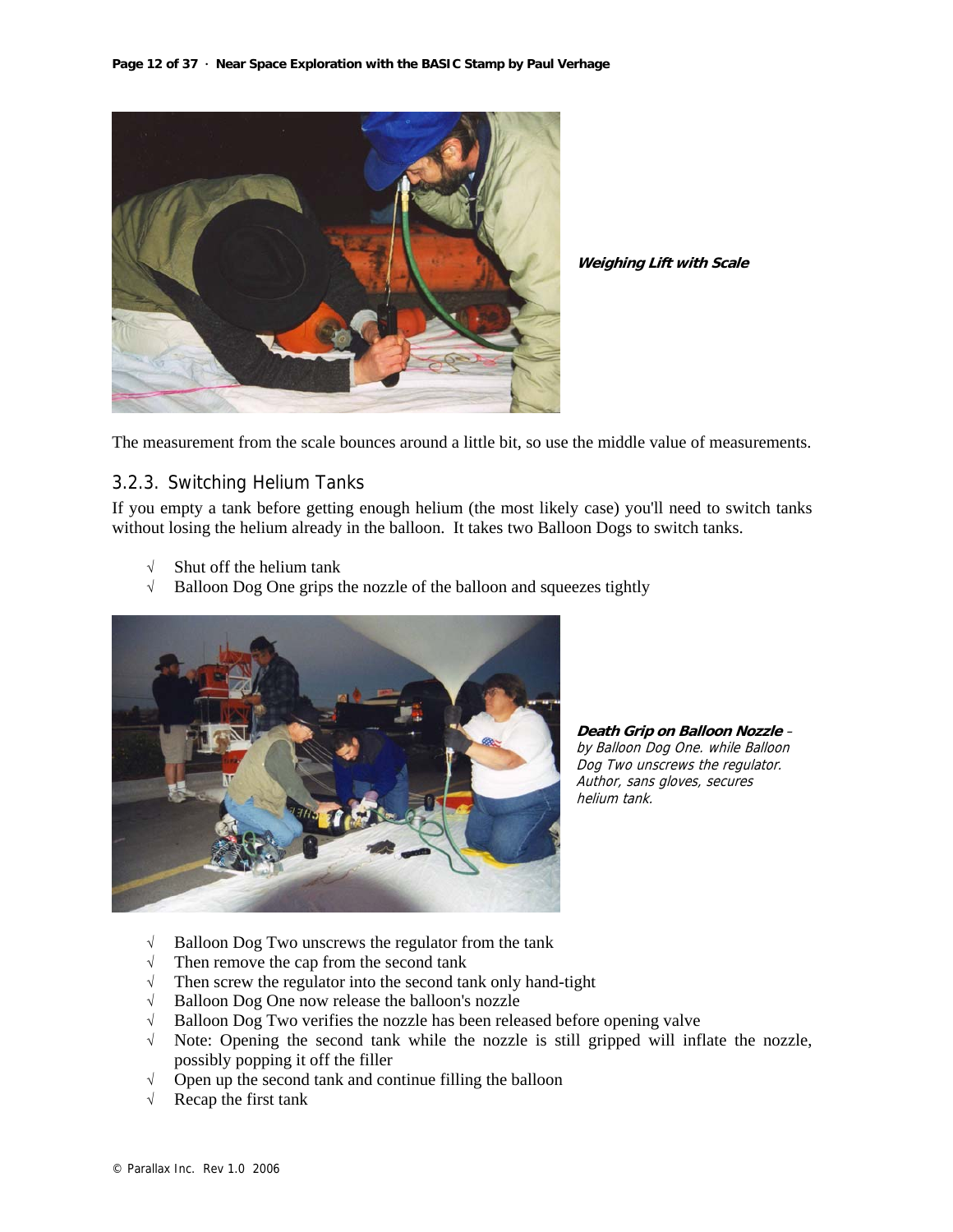## 3.2.4. Notes On Balloon Lift

The helium-filled weather balloon must lift itself, the capsule, and parachute. However, if you stop here, the near space stack is neutrally buoyant and will not rise off the ground. So extra helium must be dumped into the balloon before it is sealed. This lift generated by this extra helium is called the balloon's positive lift or free lift. KNSP filled its balloons with about one pound of positive lift (or one PPL). So KNSP balloons usually lifted one pound more than the total weight of the payload. TVNSP currently fills its balloon to at least two PPL. At 0.5 PPL the ascent rate is only about 300 feet per minute, which make s a very long flight. At one PPL the near space stack ascends at a rate of about 700 feet per minute. Ascent speeds of over 1000 feet per minute are possible with balloons filled to two to three PPL. The greater the PPL, the faster the ascent rate and the less distance the flight covers. A balloon is a high drag structure; therefore there is a limit to how fast it can ascend, which places limited on the usefulness of adding large amounts of PPL in increasing ascent rates.

A rapid ascent rate is most important when the jet stream is positioned overhead. The less time the balloon spends in a wind stream, the less distance it travels and the easier it is for chase crews to keep up with it (invariably, the jet stream never travels in the same direction as fast roads). Tuning the ascent rate with positive lift is important when the flight is predicted to recover in a less than favorable location. In those cases it may be necessary to extend or shorten a flight. One final consideration is the effect of PPL on the maximum altitude reached by a balloon. It should be apparent that if you fill a balloon with more helium (give it a greater PPL), the balloon's initial volume is greater. Expansion during ascent has less available volume to work with before the balloon bursts, reducing the balloon's maximum altitude. So we can conclude that a faster ascent rate also decreases the maximum altitude of the balloon. However, does the increased ascent rate strongly affect maximum altitude?

Let's say it takes 300 cubic feet of helium to make a near spacecraft neutrally buoyant. To give the balloon one PPL requires you add 14.25 cubic feet of helium. To give the balloon two PPL requires an additional 14.25 cubic feet of helium, or 28.5 cubic feet of helium over the neutrally buoyant condition. At one PPL, the stack ascends at about 700 feet per minute and at about 1200 feet per minute if given two PPL. So to give the balloon two PPL, which roughly doubles its ascent rate and halves its travel distance, requires an increase in initial volume of 4.75% over the one PPL balloon. Now the volume of the balloon must double for each additional 18,000 feet increase of altitude. So a 4.75% change in initial volume is not going to decrease the maximum altitude of a balloon significantly. Here's the take home message. Do not hesitate to add additional helium if you really need to bring the near spacecraft down sooner as you won't be changing the maximum altitude of the balloon significantly. In fact, latex balloons are not consistent from balloon to balloon. One time you may get a balloon with a slightly thinner spot that ruptures sooner and the next time you may be more uniform balloon that ruptures later. The variation from balloon to balloon has a larger effect on the balloon's burst altitude than the amount of helium you dump into the balloon to change the ascent rate by 500 feet per minute. However, the travel distance of a balloon is strongly influenced by the PPL of the balloon. A two PPL flight will travel only about half as far as a one PPL flight.

One additional complication occurs when filling the balloon outdoors. Even the slightest breeze throws off the scale measurements of balloon lift. To guard against an underfill in these conditions, TVNSP (which fills their balloons outdoors) shoots for four or five PPL when they fill balloons for their large missions.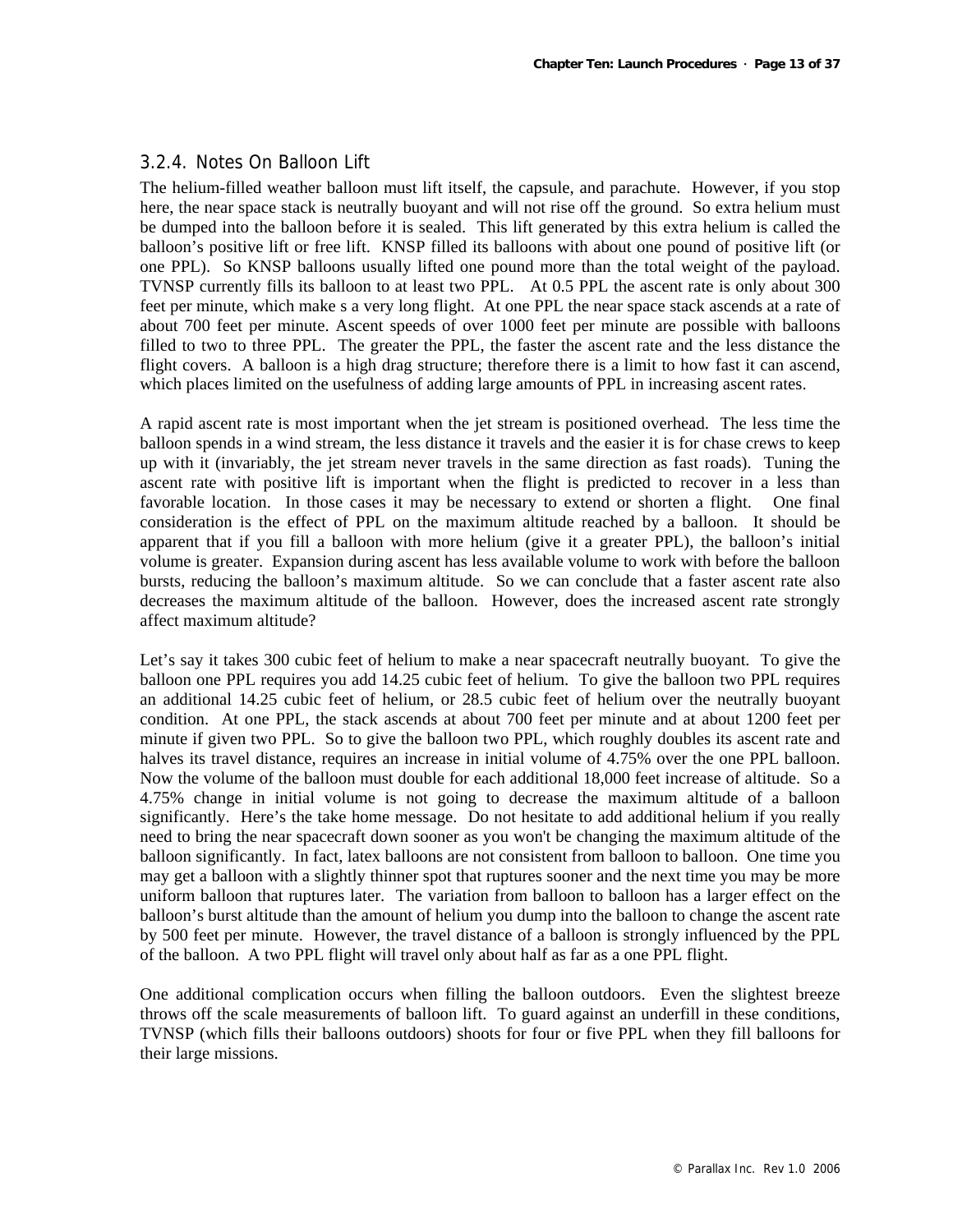For most flights, where the near spacecraft weight is near the maximum weight (twelve pounds), two PPL is fine (but there's nothing wrong with more PPL). However, if you have a very lightweight near spacecraft, say around three pounds, and a very large balloon then you should have more PPL. Very large balloons carrying very lightweight near spacecraft risk becoming neutrally buoyant. Even if you are using a flight termination device, I don't recommend risking a neutrally buoyant flight. So I recommend going with at least four or five PPL on a very light near spacecraft.

The following goes into calculating the amount of lift needed by the balloon.

- The total weight of each module making up the near spacecraft
- The weight of the parachute
- The weight of any FTU or other recovery system beacon
- The free lift or PPL of the balloon (at least two pounds)

The closeout crew determines the total weight of all modules in the near spacecraft at the FRR. The weight of the parachute was determined when it is first constructed and is documented on the shroud. Like the parachute, weights of FTUs or other recovery aid was determined when the unit is first constructed and is documented on the unit. The desired free lift of the balloon is determined during the flight prediction at the FRR (See Chapter Twelve for instructions about making flight predictions). The final desired lift of the balloon must be written down where the Balloon Dogs can see it.

Did you notice that we're not concerned with the weight of the balloon when calculating the desired lift of the balloon? When the Balloon Dogs measure the lift of the balloon, the helium inside the balloon tares the weight of the balloon.

Begin checking the balloon's lift more frequently when it's close to the desired lift. Make measurements with the helium flow shut off to let the scale-reading settle down. Along with measuring the balloon's lift, you're also weighing the weight of the filler nozzle and hose, so have as little hose as possible suspended beneath the balloon. When the balloon has the desired lift, prepare to tie it off. Note: If there's more helium than desired inside the balloon, don't attempt to bleed it out. It's less trouble to launch a balloon with extra helium than to try to get the amount of helium exactly right. Besides, the more you fiddle around with the balloon, the greater the risk of damaging it.

## 3.2.5. Balloon Tie-Off

Once the balloon is filled to the required lift, follow these procedures.

- $\sqrt{\phantom{a}}$  Balloon Dog One firmly grasps the balloon nozzle (neck) above the filler pipe
- √ Note: Grab tight, you don't want helium escaping
- √ Balloon Dog Two carefully removes the duct tape sealing the balloon nozzle to the filler pipe
- √ Then slides the balloon filler out of the nozzle and get it out of the way
- √ Then twists the balloon nozzle below Balloon Dog One's grip

#### **The NSTAR Alternative Method**

- √ Balloon Dog One rotates the balloon above the nozzle with a gloved hand
- $\sqrt{\phantom{a}}$  Balloon Dog Two carefully removes the duct tape sealing the balloon nozzle to the filler pipe
- √ Then slides the balloon filler out of the nozzle and get it out of the way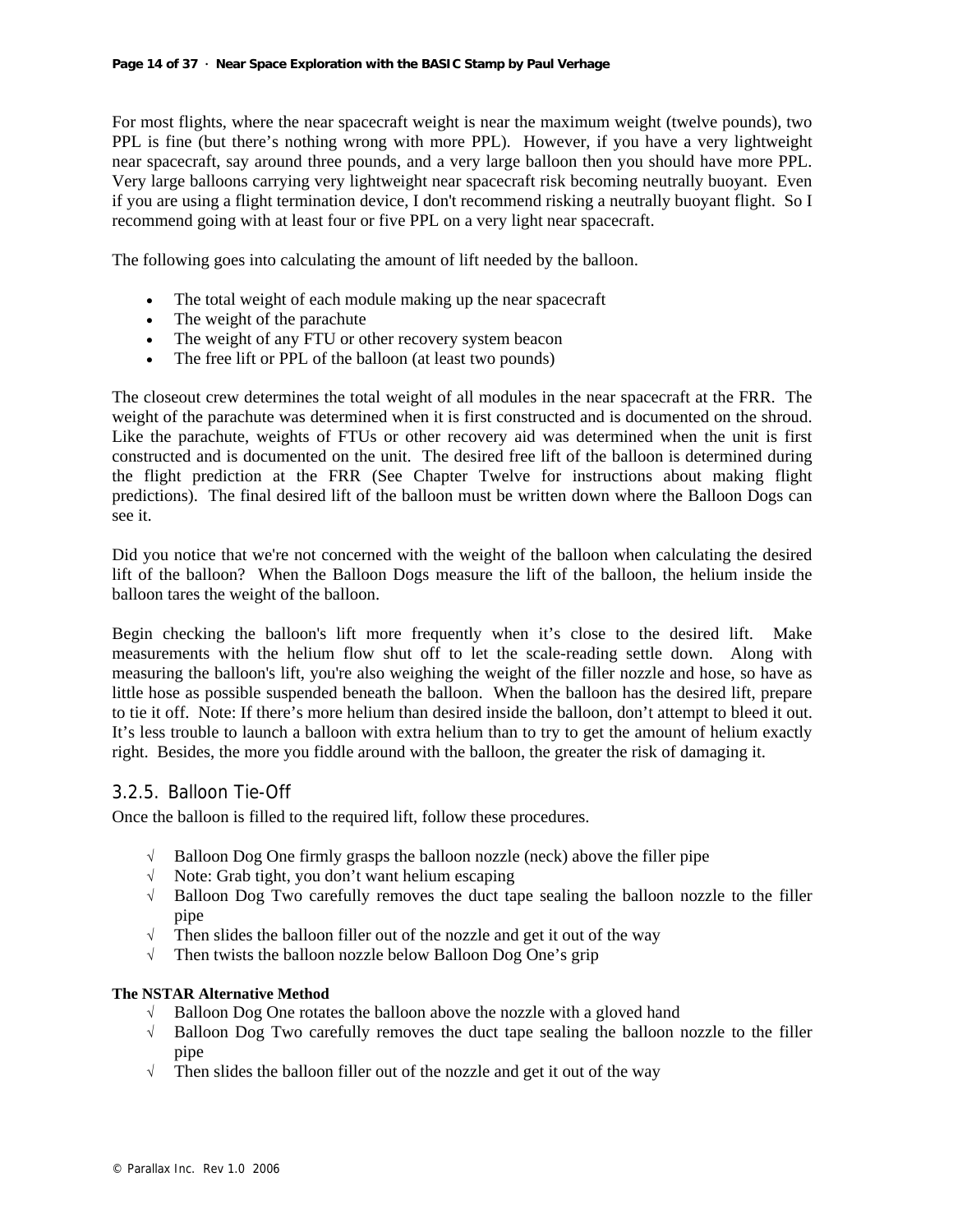



- √ Double over the sisal cord and tie it around the twisted nozzle with an overhand knot
- √ Note: Leave a loop of cord hanging down from the knot to form the Balloon Loop
- Fold the twisted nozzle in half, trapping the loop's knot and free end of the cord inside
- √ Wrap the nozzle up in gray tape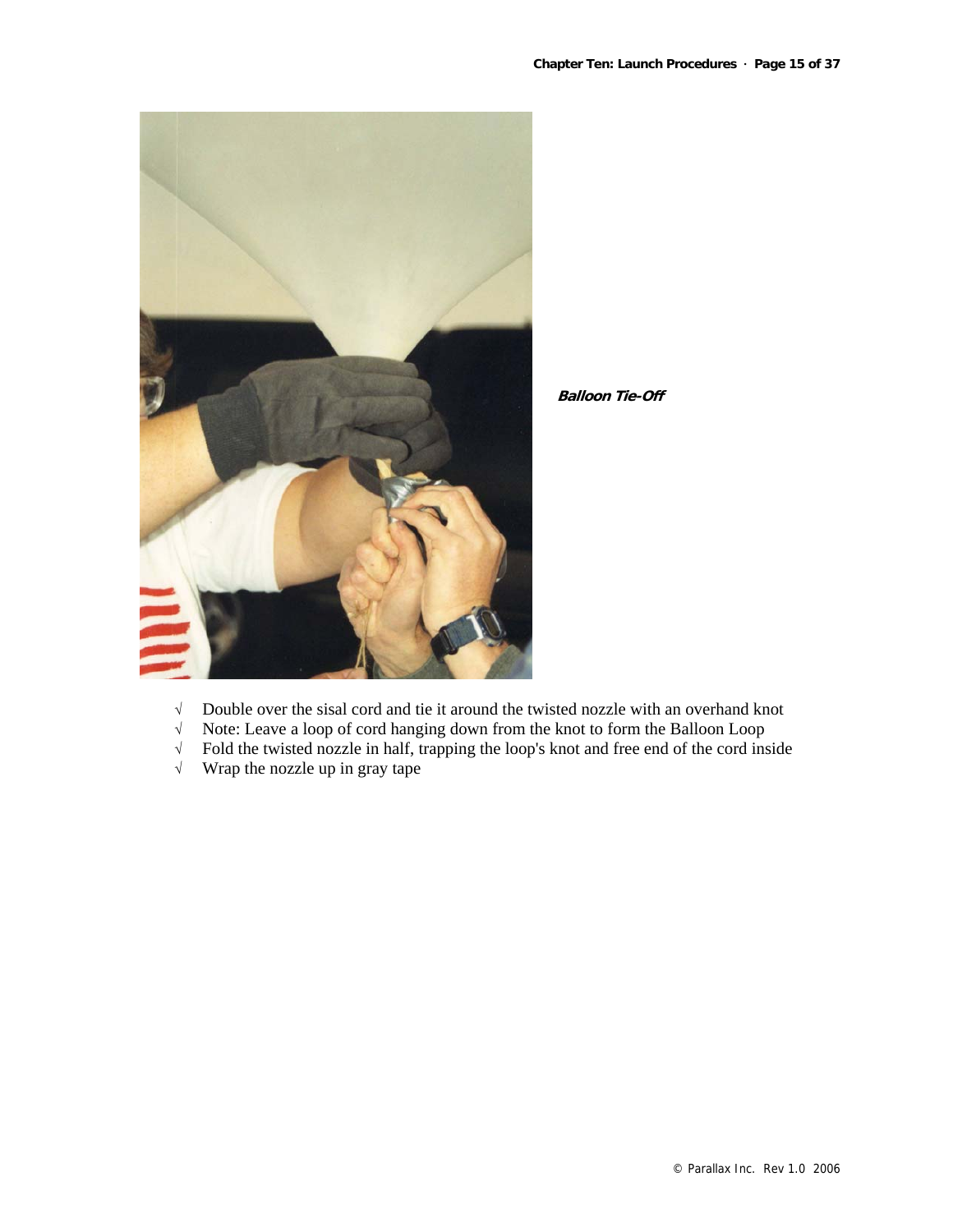

**Taped nozzle and loop**

- √ Note: Seal the nozzle and knotted sisal completely; none of it should be exposed from beneath the tape
- √ Note: The loop end of the sisal is left sticking out of the bottom of the tape
- √ Note: Remember you only have a few PPL, so don't use one pound of duct tape to seal the nozzle and loop
- √ Cut another piece of sisal, three feet long (the lanyard loop)
- √ Fold it over and attach the lanyard ring with a Lark's Head knot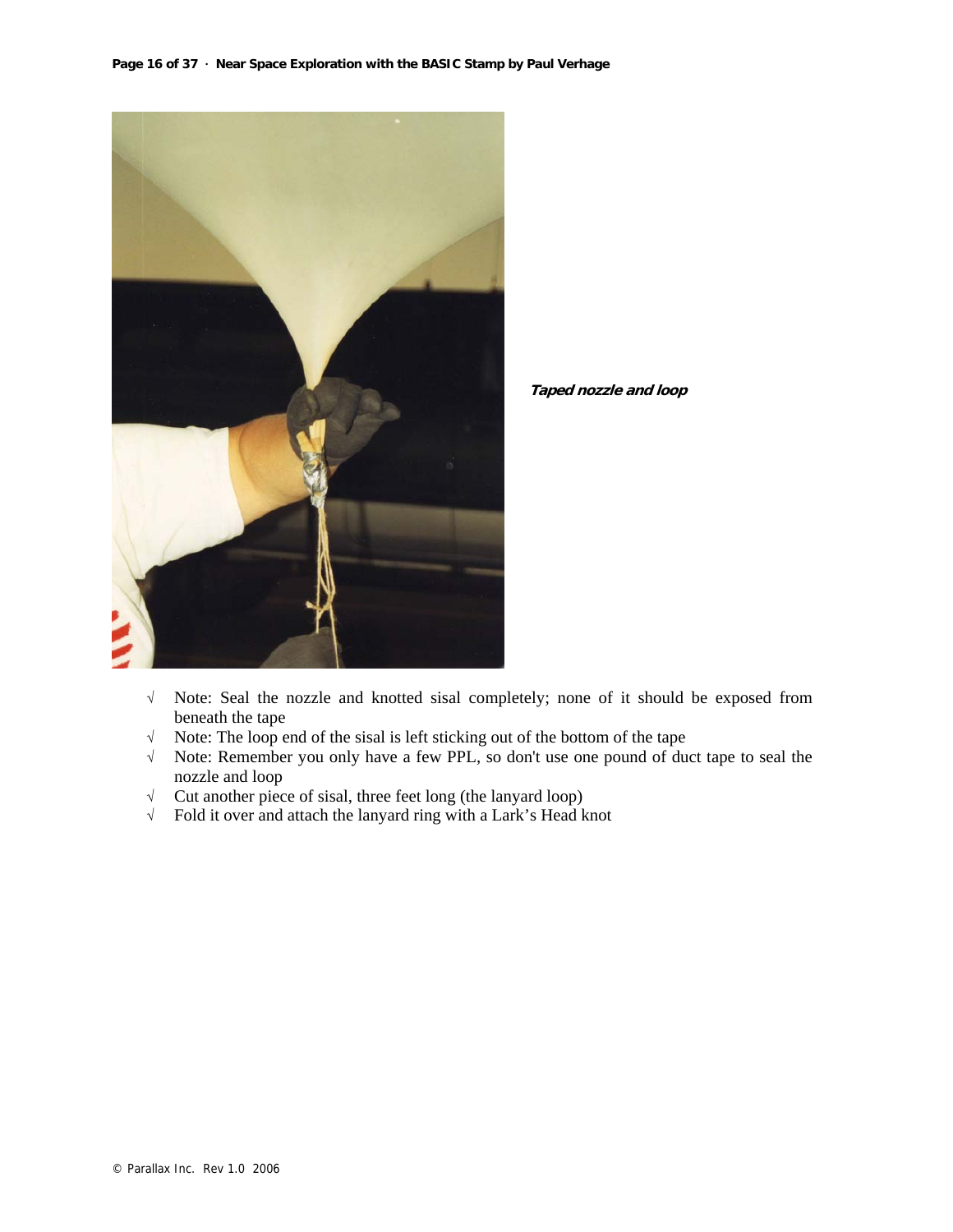

**Ring on Loop with Lark's Head Knot**

- √ Rotate the joint in the Lanyard Ring so it is located under the Lark's Head knot
- √ Apply a strip of duct tape around the Lark's Head knot and the joint in the ring

Note: The Lanyard Ring is made heavy wire bent into a ring and the ends butted together. The joint may or may not be welded together. This leaves a rough spot to snag the lanyards. To protect the lanyards, the joint is rotated beneath the knot and wrapped in a little duct tape. The Lanyards are not to pass over the joint or the tape.

√ Tie the lanyard loop to the balloon loop, leaving the lanyard loop hanging about one foot below the bottom of the balloon loop



**Tied Lanyard Loop**

- √ Wrap a layer of duct tape around the knot of the lanyard loop (wrap every knot in tape)
- √ Tie the load line from the parachute to the Balloon Loop
- √ Note: The Load Line is tied next to the Lanyard Loop with a small gap between them.
- √ Unwind a few feet of cord from the lanyard winders
- √ Pass the lanyards through same side of lanyard ring as explained in Chapter Nine, Section 2.3.4.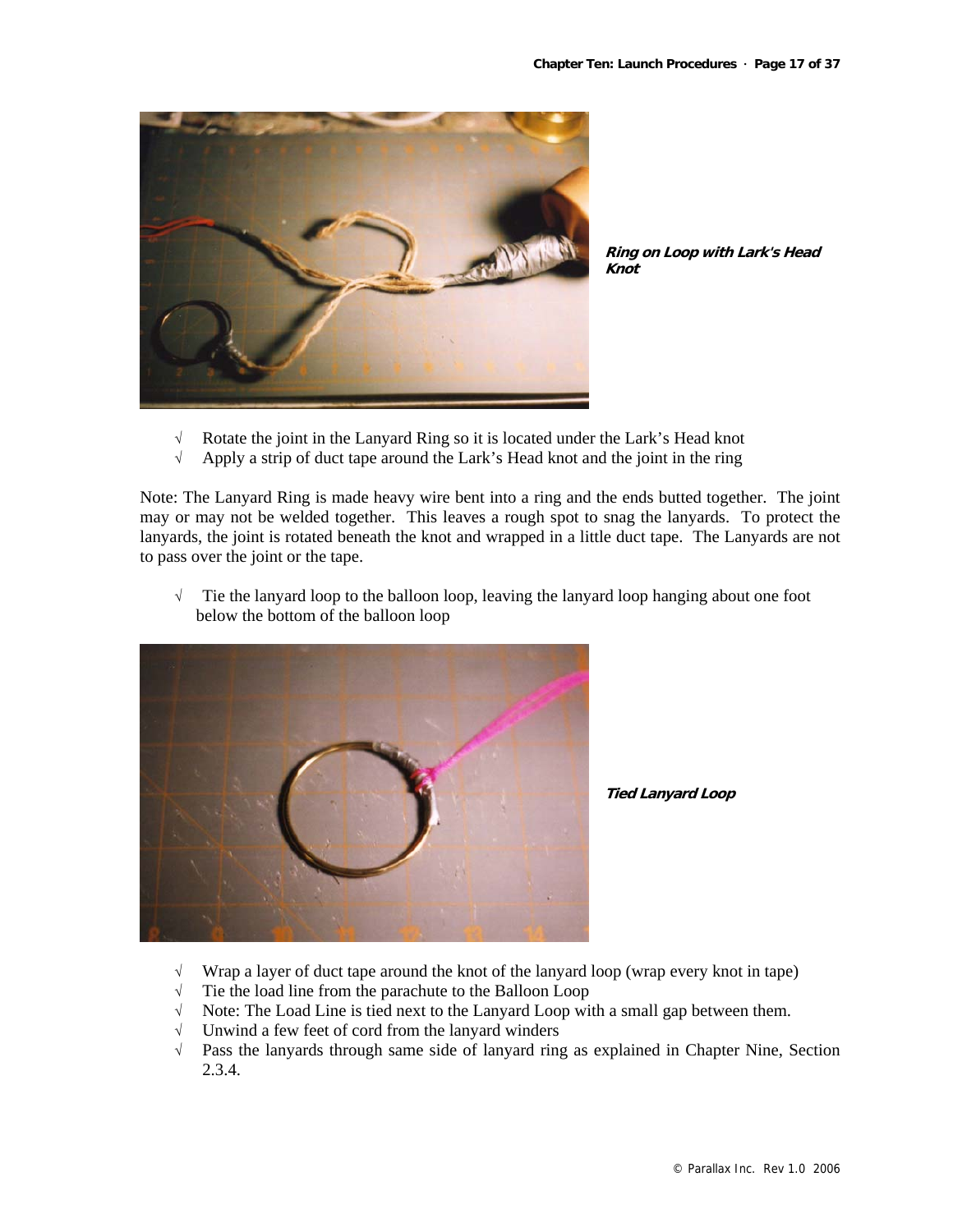

**Lanyards passing through lanyard ring**

- √ Assign three individuals to handle the lanyards
- $\sqrt{\phantom{a}}$  Keep the lanyards close to the balloon and keep them from unwinding  $\sqrt{\phantom{a}}$  Slip the loop of cord over the end of a helium tank valve and let the 1
- Slip the loop of cord over the end of a helium tank valve and let the 150-pound helium tank hold down the balloon as Balloon Dog One probably has a fatigued arm by now
- √ Take a few moments and admire your work as you're half way to launch



**Admiring the work**

## **4.0 Near Spacecraft Closeout**

Typical activities for the Closeout Crews are as follows

- Set up the Launch Stand
- Strap Modules To Launch Stand
- Connect Flight Batteries
- Assemble Boom Extensions And Antennas
- Connect Link Lines And Umbilical Between Modules
- Power Up Near Spacecraft
- Verify Valid GPS Fix
- Measure And Document Battery Voltages
- Complete Final Styro-Fill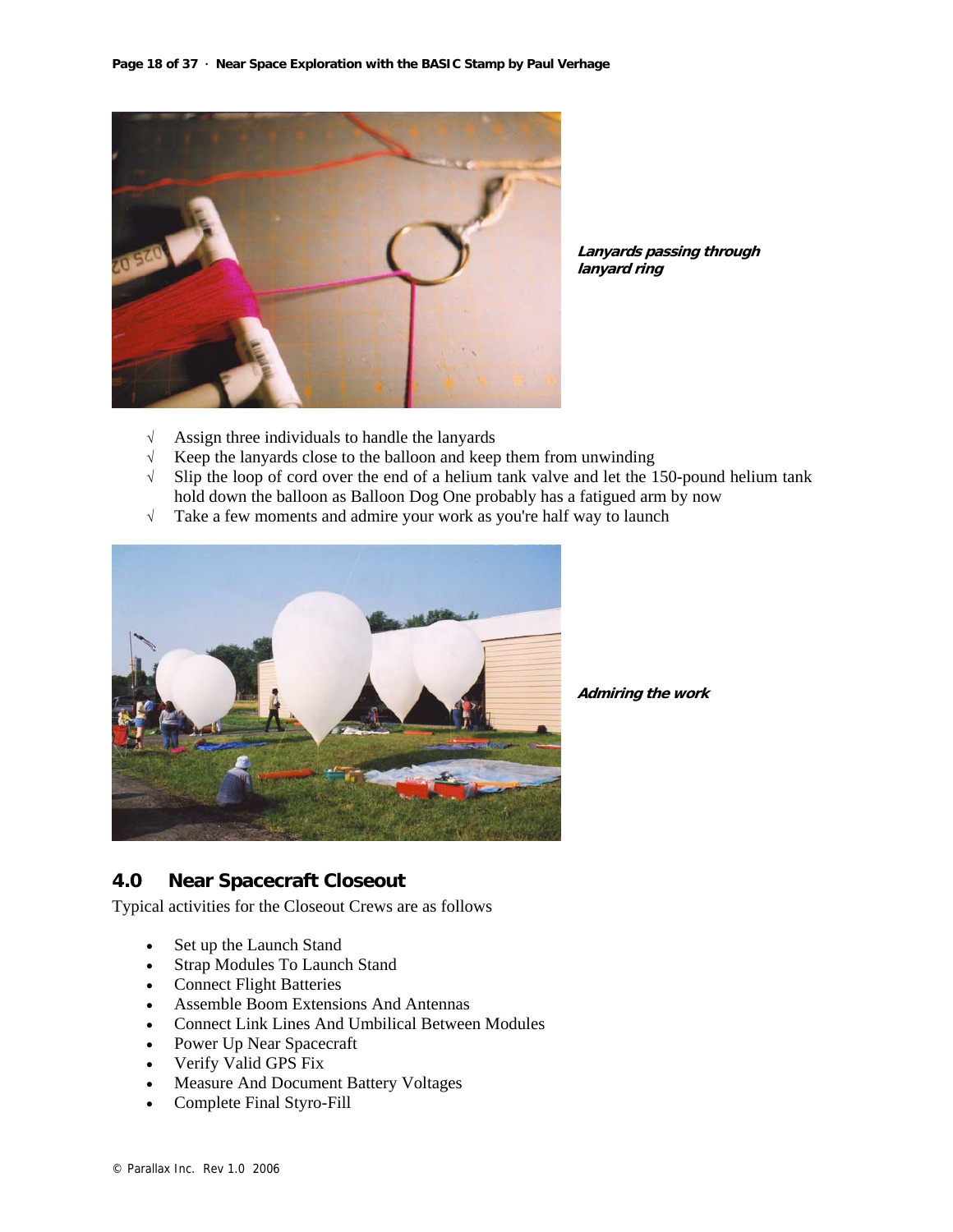If the morning's mission is just to launch an APRS tracker, then the Closeout Crews have a simpler list of activities to complete. Avoid at all costs, last minute changes to the near spacecraft unless the near spacecraft has failed due some broken item.

#### **Set Up Launch Stand**

The Launch Stand is very useful, not absolutely essential. If your team uses one, then have the Close Out crew set it up first. Make sure it's reasonably level then place a sand bag or bag of traction sand at the base to stabilize it.

#### **Strap Modules To Launch Stand**

Place each module on its tower platform and confirm the modules are aligned with each other properly. Usually this means the umbilical face of each module is aligned with each other. Now strap the modules to the tower. Don't be in such a hurry to skip this step. Closeout Crews move constantly around the Launch Stand and near spacecraft modules and may bump into them. Strapping the modules to the tower helps prevents an accidental knock-over from ending launch preparations.

#### **Connect Flight Batteries**

Flight batteries must be stored in a warm location over night. Cold-soaking batteries over night leaves them below their capacity at the time of launch. Don't give the cold of near space a head start on weakening the batteries. Store the warm boxes for each battery in a warm location also.

#### **Assemble Boom Extensions And Antennas**

Mount long boom extensions and antennas after the modules are strapped to the Launch Stand. Depending on the distribution of weight, modules may be unstable with their booms, so make sure the modules are strapped in the Launch Stand. Antennas and long booms can snap a passerby. This may be a justification for purchasing blinking LED beacons. Leave them attached to any possible arm catcher until just before lanyard release.

#### **Connect Link Lines And Umbilical Between Modules**

Select four identical length link lines for each pair of modules in the near spacecraft and connect corners of two neighboring modules. Verify that the split rings on the corners of the modules are still fully on the Dacron loops of the abrasion jackets. It's very easy when connecting link lines to begin rotating the split ring out of the Dacron loops (a slipped ring). Have a second person go back and verify all the link line connections are good.



**Ring Securely Attached**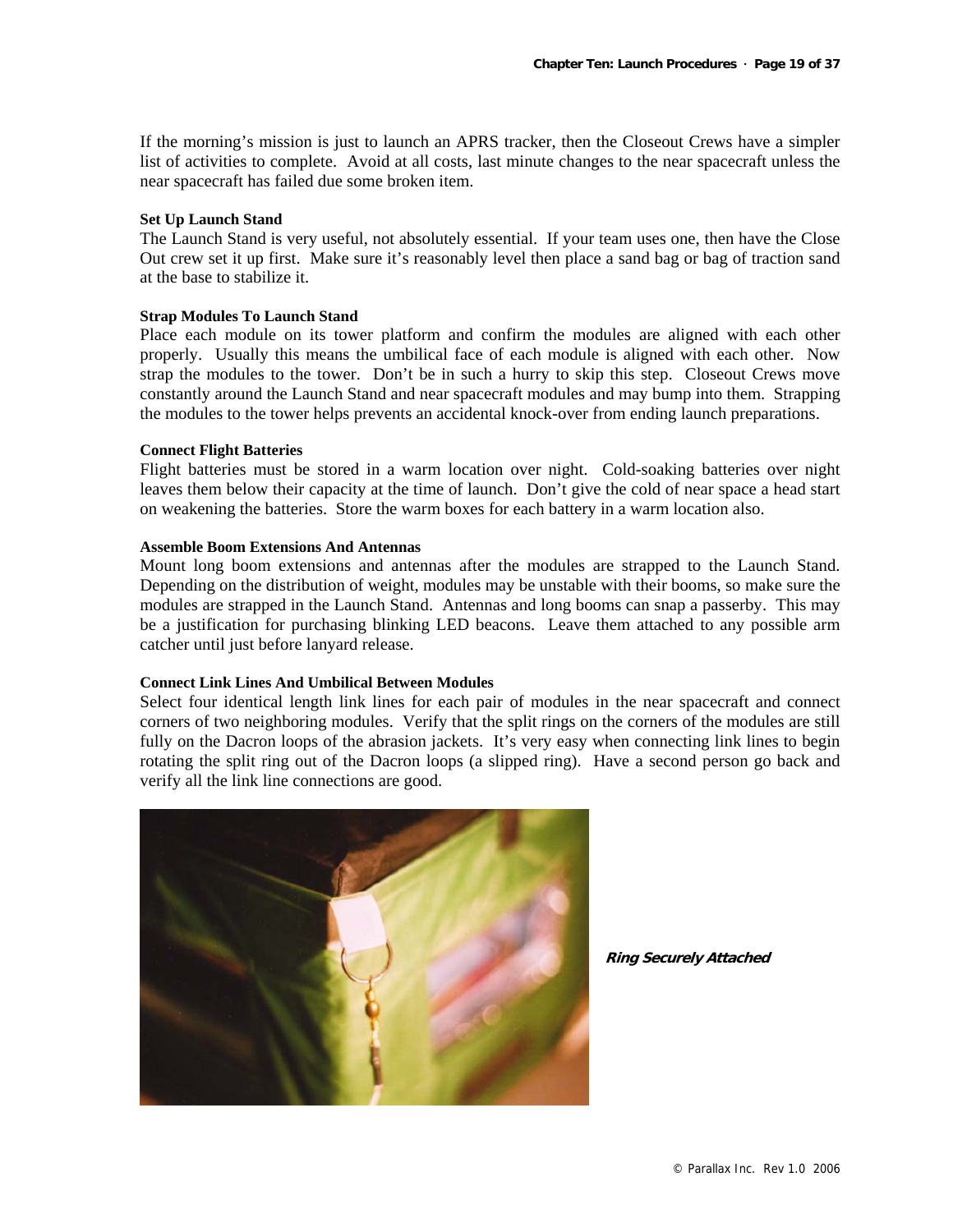

**A Slipped Ring**

Connect the umbilical between modules if there is one for the mission. Watch the polarity of the connections closely. Sending servo power to an experiment may leave a trail of smoke emanating from the near spacecraft after launch. After making the umbilical connections, cut or rip a one inch long by ¼" wide strip of duct tape and wrap it around the plastic housings of the connected umbilical. The tape prevents the weight of the umbilical from pulling itself a part, especially during descent.



**Umbilical -** Untaped example at top, properly taped umbilical on bottom

#### **Power Up The Near Spacecraft**

Flip power switches on the near spacecraft and verify the near spacecraft starts up properly. If a PC or laptop is available at the launch site, the Closeout Crew can download and run a program to test the operation of the near spacecraft. The test program is one last opportunity to verify all connections are made correctly. If you decide to run a test program as part of Closeout, then be sure to reload the mission flight code. Launching a near spacecraft with a test program may look neat, but its murder on getting experiments completed. Double check the program slot the program is being downloaded into (if applicable). Do not shut off power to the near spacecraft until recovery. Write flight code that takes into consideration that the near spacecraft may sit on the ground a while before it is launched.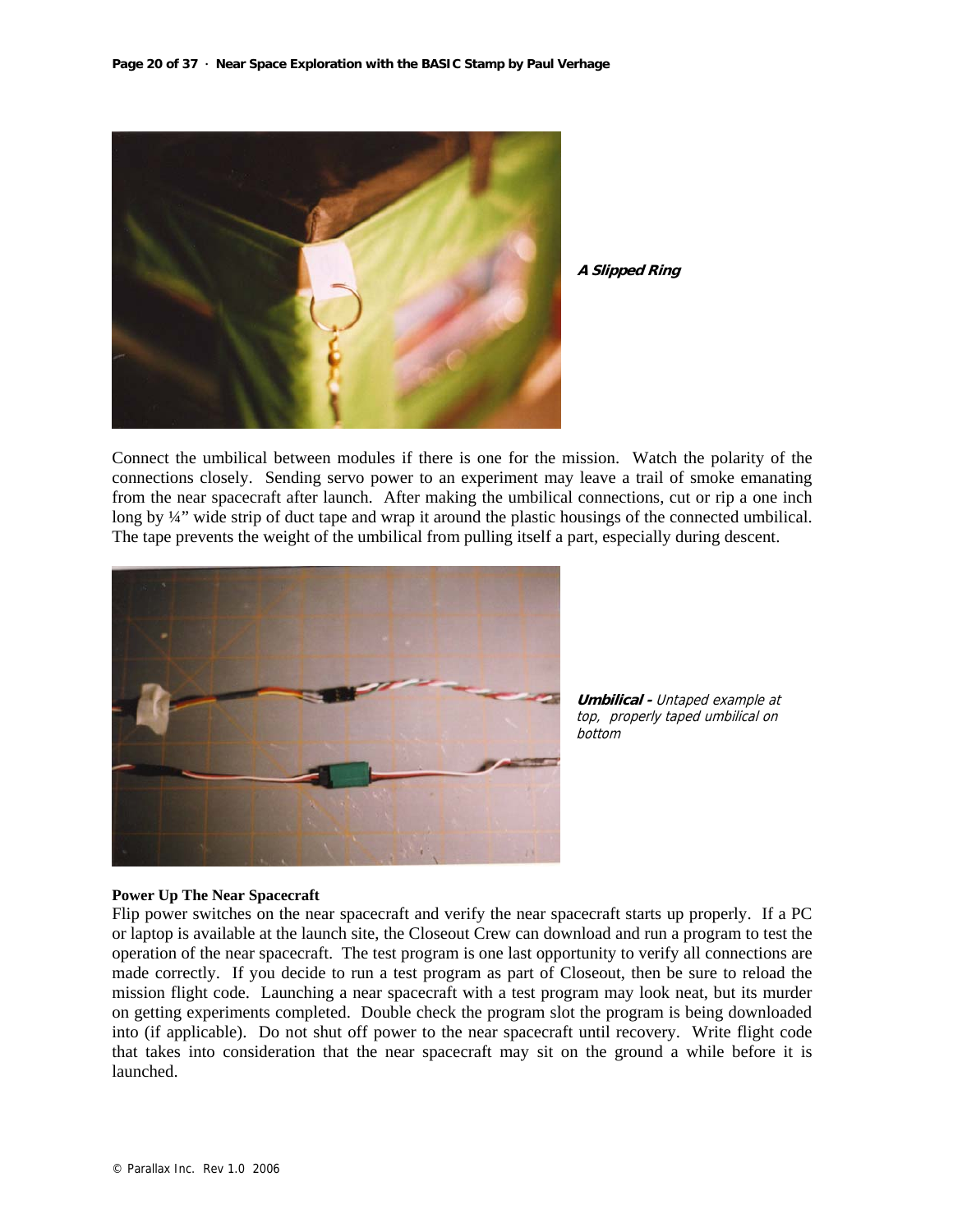#### **Verify Valid GPS Fix**

If Closeout takes place inside a building, then it will most likely be necessary to carry the Launch Stand outside to perform the GPS verification. More than one person needs to be involved with moving the tower. Check at one of the chase vehicles that the position of the near spacecraft is displayed properly. It may take a couple of minutes for the GPS to determine its correct location, so be patient. Chase vehicles should begin logging data at this point. If there is no valid fix being displayed, check that the HT power is on, that the HT is transmitting, and that the GPS receiver is properly connected.

#### **Measure And Document Battery Voltages**

Measure the voltage of each battery only after they have been used for a few minutes (if possible) because a measurement under load is a more accurate reflection of battery condition. Record the battery voltages. After recovery the recorded voltages are used to "scale" the flight data battery voltage readings.

#### **Complete Final Styro-Fill**

Completely fill the modules with Styrofoam peanuts after testing and once it's known the modules won't need to be opened until after recovery. Use only clean Styrofoam peanuts to fill the battery compartment of each module (and avionics compartment if it isn't already filled). Using a frame to hold the mesh laundry bag of peanuts open makes the Styro-Fill easier. Clean peanuts from a previous flight can be reused. Avoid using peanuts that got dirty falling by on the ground. Also avoid using biodegradable Styrofoam peanuts. These wheat starch-based peanuts dissolve in water. With them, you could find your airframes filled with a gooey mess.



**Filling module with packing peanuts –** Note the peanut bag

If power is available on-site, you may want to consider warming the module interiors with a handheld hair drier. Warming the modules is important (but not critical if using lithium cells) when the modules must be left outside in the cold air. KNSP's only attempt to warm a module before launch caused no harm to the airframe of avionics. More tests are needed to determine the effectiveness of pre-warming modules before launch. If you decide to experiment with warming module interiors, then use a low setting to avoid melting the Styrofoam peanuts and airframe or softening the hot glue adhesive.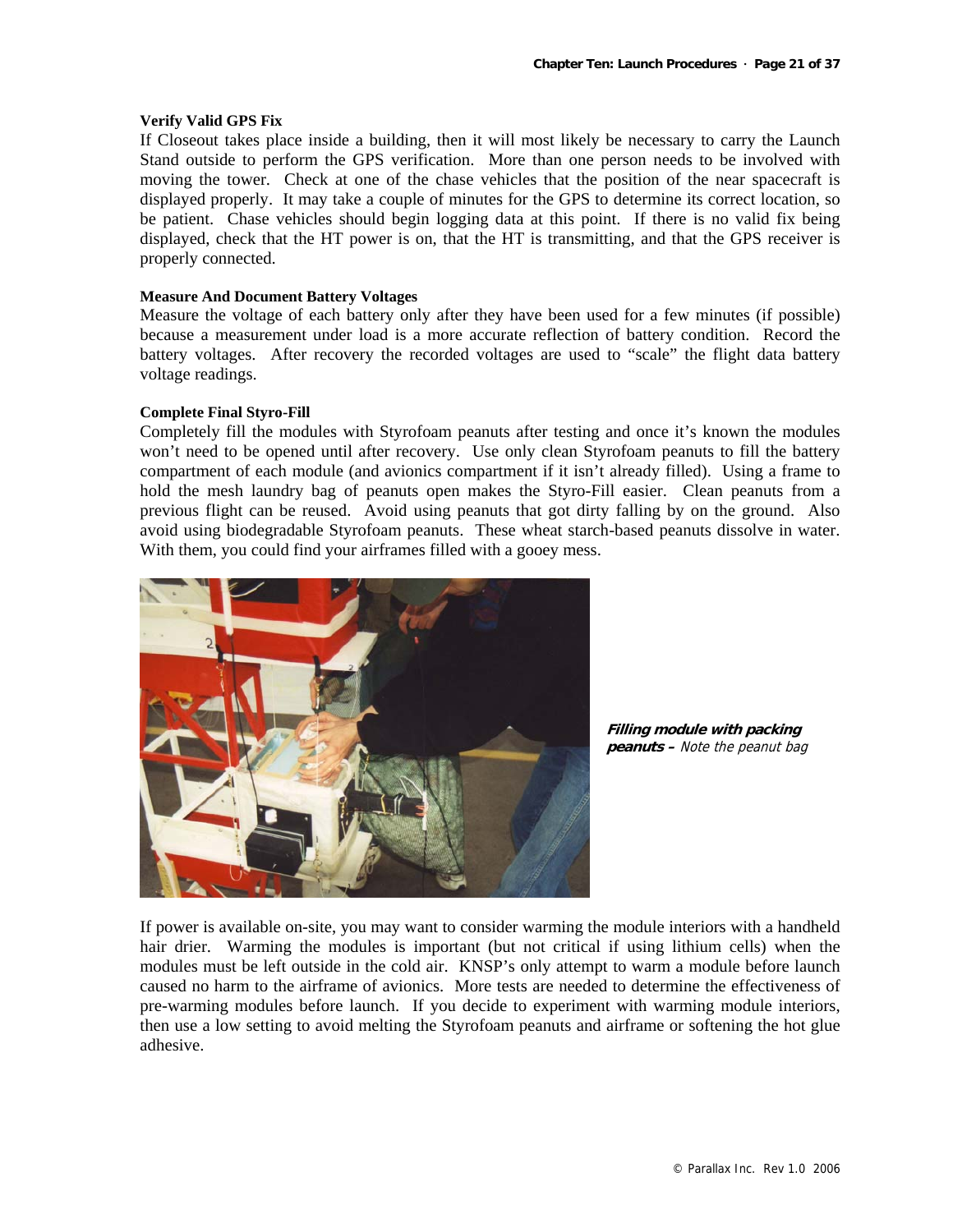## **5.0 Assembling The Near Space Stack**

Take a step back and admire the filled balloon and assembled modules. Soon they will be united into a near spacecraft and make a flight to 90,000 feet. Pinch yourself, this is not a dream, it's for real. You really are going to send all this work and effort into near space where it will experience an environment unlike anything you've ever seen before. At this point things begin moving pretty fast.

Starting with the modules on the Launch Stand, the stack is assembled as follows. Feel free to change the order.

- The Parachute and FTU
- The Load Line
- Balloon Carryout
- Verify Telemetry

## 5.1.1. The Parachute and FTU

It is not necessary to use an FTU on each mission. If the mission does not use the FTU, skip those steps.

- $\sqrt{\phantom{a}}$  Remove the parachute and FTU from its transportation container
- √ Open the FTU and set the timer if it has not been done yet
- √ Verify the timer is set correctly in regards to AM/PM
- √ Install the FTU battery and close the FTU
- √ Remove the twister seals on the shroud lines
- $\sqrt{\phantom{a}}$  Connect the parachute shroud lines to the parachute ring, matching shroud line number with the ring's split ring number
- √ Verify the shroud lines are not twisted
- √ Note: If the shroud lines are twisted, disconnect only one split ring at a time and reconnect the ring before disconnecting the second ring.
- √ Link the parachute ring to the top module.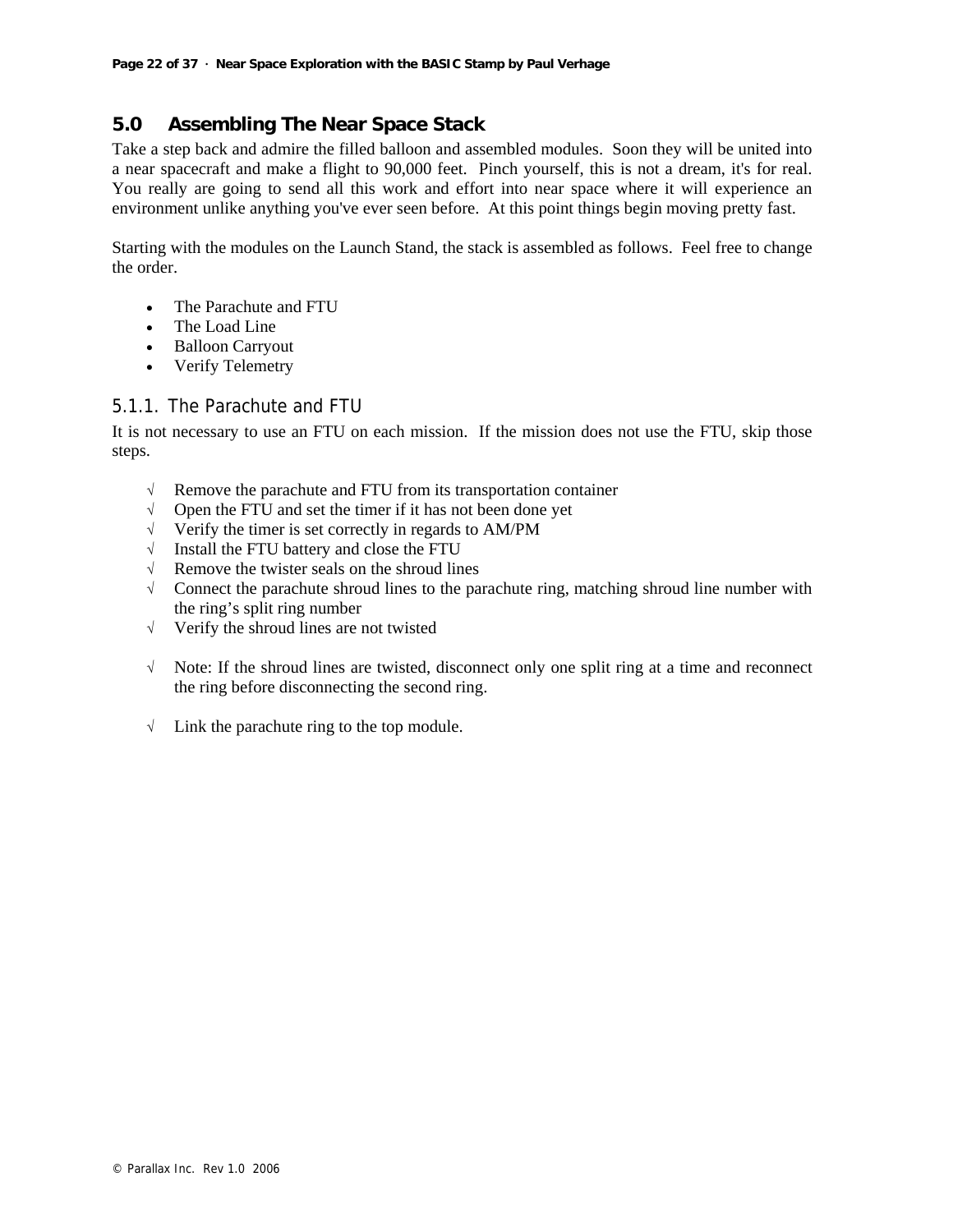

**Chute linked to module**

## 5.1.2. The Load Line

- √ Cut 30 feet of load line from nylon cord
- √ Note: There's no need to melt the ends of the nylon cord, as the taped knots prevent the cord from unraveling for the three-hour flight.
- √ Tie one end of the load line to the balloon loop
- √ Note: Tying knots weaken the cords the knots are tied in. To keep the knot from loosening and to keep the load line strong, apply a wrap of duct tape over the knot and where the load line and balloon loop meet.
- √ Tie the other end of the load line to either the free loop of the FTU (if used) or the swivel bearing of the parachute
- √ Apply another strip of tape to the knot to keep if from unraveling or weakening
- √ Note: Do not wrap the tape over the bearing in the swivel; only apply tape to the metal ring of the swivel, as the bearing must be free to spin.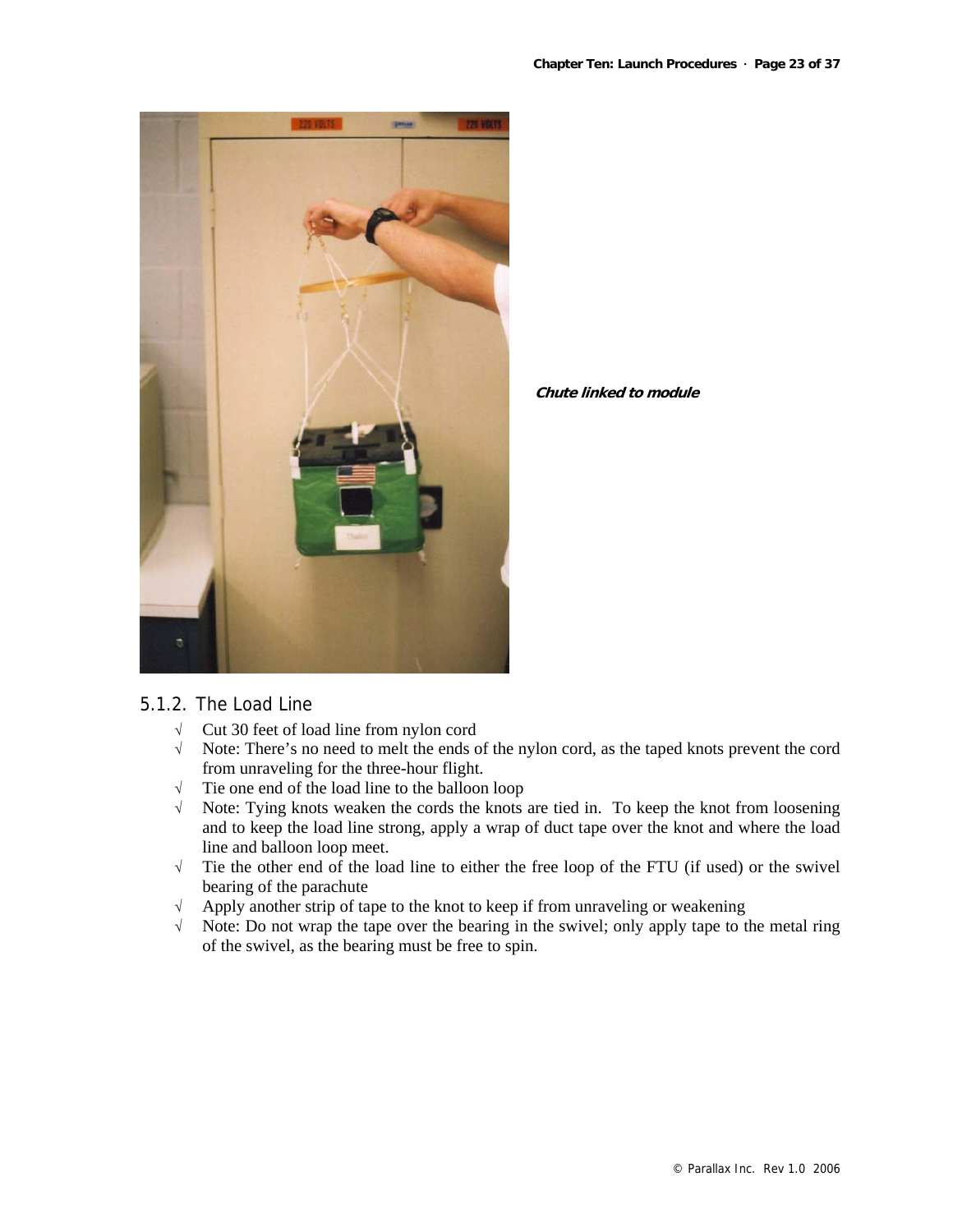

## 5.1.3. Balloon Carryout

It's time to carry the stack outside of the filling building if one was used. The Balloon Carrier, who is wearing cotton gloves, carries the balloon by grasping the balloon's well-taped nozzle. Launch crews must watch clearances around the building doors; this includes the sides and top. Carrying the balloon outside the door may require the Balloon Carrier to crouch over or even crawl out of the door. Make the process as comfortable for the Balloon Carrier as possible so the balloon can be carried out slowly. Watch that the Balloon Carrier does not head butt the balloon. It doesn't take much of a bump to punch a hole in the balloon. Let the Balloon Carrier know he or she is clear of the building, as they'll probably be hunched over at this point and would appreciate a chance to stand up straight. The Closeout Crew carries the Launch Stand or modules away from the building as the balloon is carried out. Remember there is only thirty feet of load line and parachute between the balloon and modules, so watch the distance between the balloon and Launch Stand. To prevent the load line from being stepped on or tripped over, one or more of the Launch Crew must carry the load line. The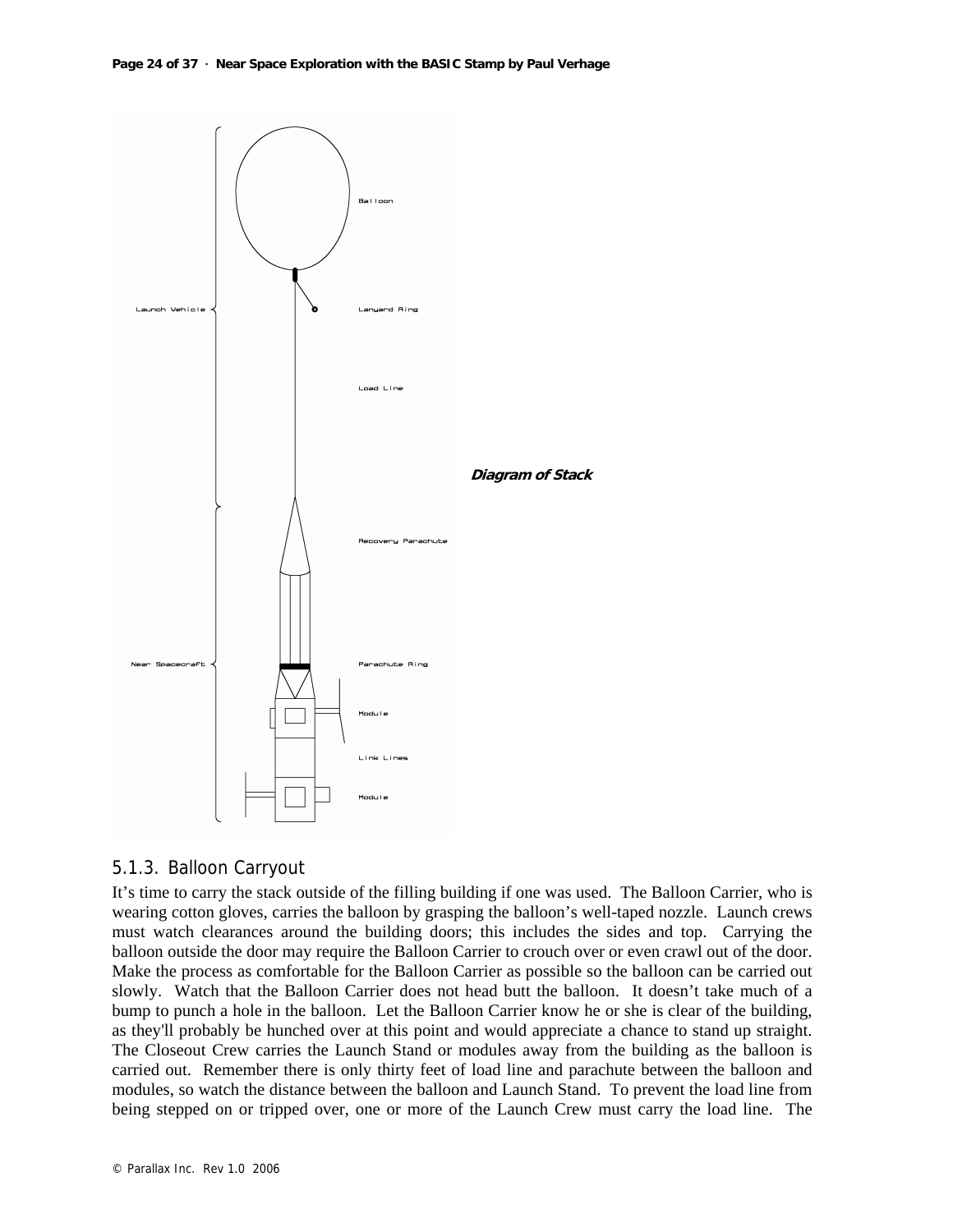parachute requires another person to carry it. Keep the parade tight; you don't want anyone tugging on the load line, balloon, parachute, or modules. Also keep the parade moving slowly. Once outside and away from the building, keep the balloon a short distance away from the Launch Stand and its modules with their antennas.

## 5.1.4. Verify Telemetry

Check chase vehicles again for telemetry from the near spacecraft. Again verify that a log is being recorded. If the launch site is within repeater range, make an announcement that the launch is about to occur.

The entire stack is completely assembled now. The near spacecraft modules are either on a table, Launch Stand or in the hands of Launch Crew (one module per crewmember). If there's more than one module in the near spacecraft, then the modules are connected with link lines and each split ring is fully looped inside a Dacron loop (no slipped rings). The umbilical connection (if there is one) is covered with a strip of tape. The parachute and ring are attached to the top module and all split rings are fully looped inside their Dacron loops or cords. If an FTU is used, it is secured to the parachute apex with its timer set and battery power applied. Tied and taped to the parachute apex or FTU is thirty feet of load line. Tied at the other end of the load line is the balloon loop, which is securely taped to the balloon nozzle. On the balloon loop is also a two-foot loop of cord with the lanyard ring. Step back a moment and take a breather.

## **6.0 Raising And Launching The Stack**

Several release methods are discussed in this section. Feel free to modify any one of the methods to your needs. Note that everyone involved must wear gloves for protection from string burns.

## 6.1. Current TVNSP Release Method

Someone must be in charge of the raising. This Launch Director keeps an eye on the balloon's position and directs the position of the crews and the balloon.

- √ Have the lanyard operators tighten up their lanyards before proceeding with raising the stack
- √ Note: They must be holding the balloon down before the balloon carrier can release the balloon or else the balloon snaps up when released. In other words, before release, the balloon carrier is in full control of the balloon. The lanyard operators must be in full control before the balloon carrier transfers control to them by releasing the balloon nozzle.
- √ Position the lanyard operators in 120 degrees arcs relative to the balloon, which is located at their center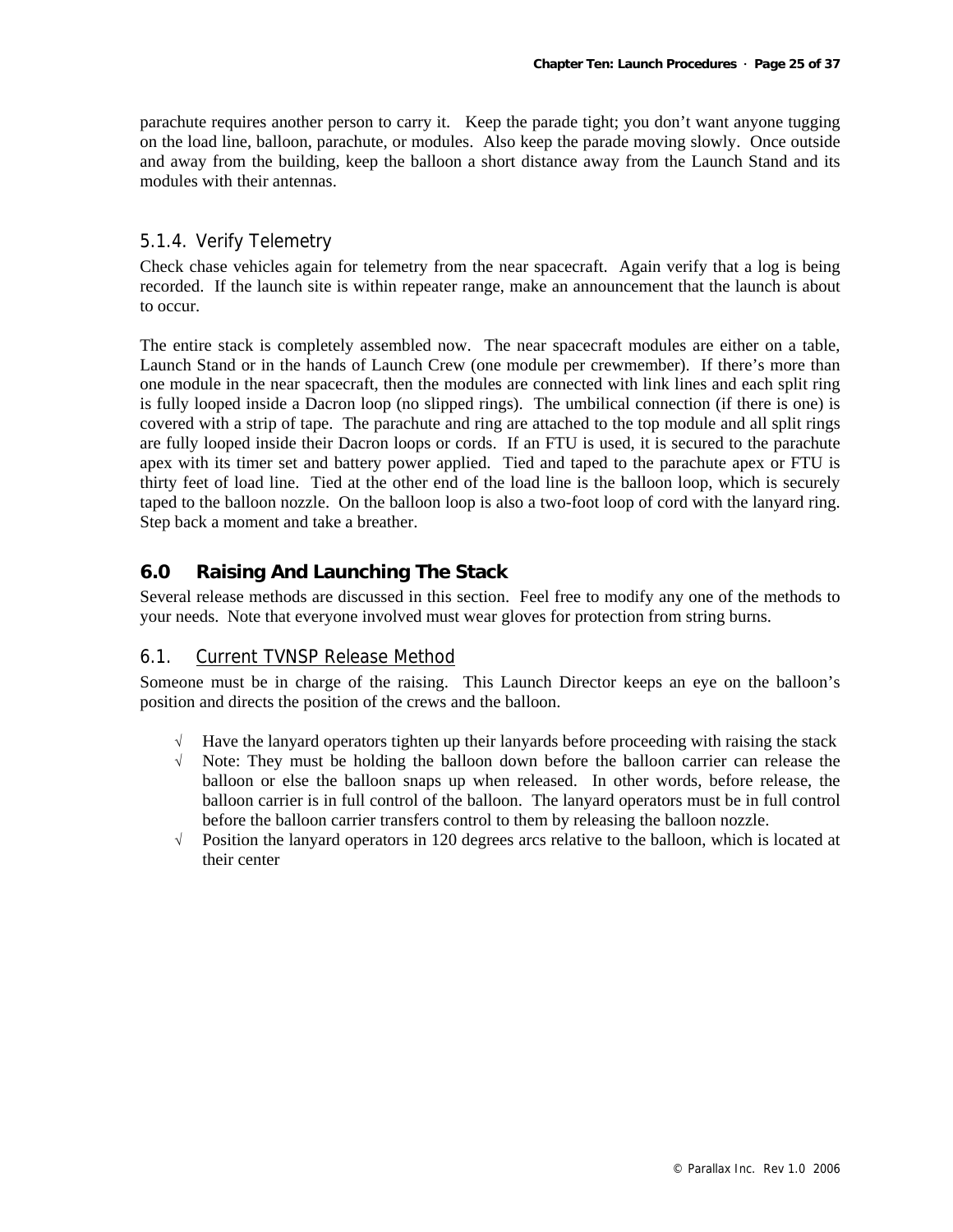#### **Page 26 of 37 · Near Space Exploration with the BASIC Stamp by Paul Verhage**



**Balloon on lanyards –** With rocket looming in background

- √ The Balloon Carrier can now carefully release the balloon.
- $\sqrt{\phantom{a}}$  The lanyard operators move around as necessary to keep the balloon rising near the Launch Stand
- √ Note: Watch that the raising is not faster than the crews can react and that there is always some slack in the load line
- √ Once the balloon is well above the ground, move it closer to directly above the Launch **Stand**
- √ The Parachute Handler carefully releases the parachute once the balloon is high enough to begin lifting it
- √ Call a hold and stop the lanyard operators while the Closeout Crew removes the modules from the Launch Stand
- √ Start the audio locator beacon and any other items with Remove Before Flight tags
- √ Before resuming the balloon raising, check that the parachute shroud lines are not wrapped around an antenna or other projection from the top module
- √ Continue raising the balloon until there is no slack between the parachute and the top Module
- √ The first module handler can gently let go of the top module
- √ Note: At this point the bottom module handler continues supporting the bottom module. This person is not be lifting up on the module as much as just keeping it from swinging around.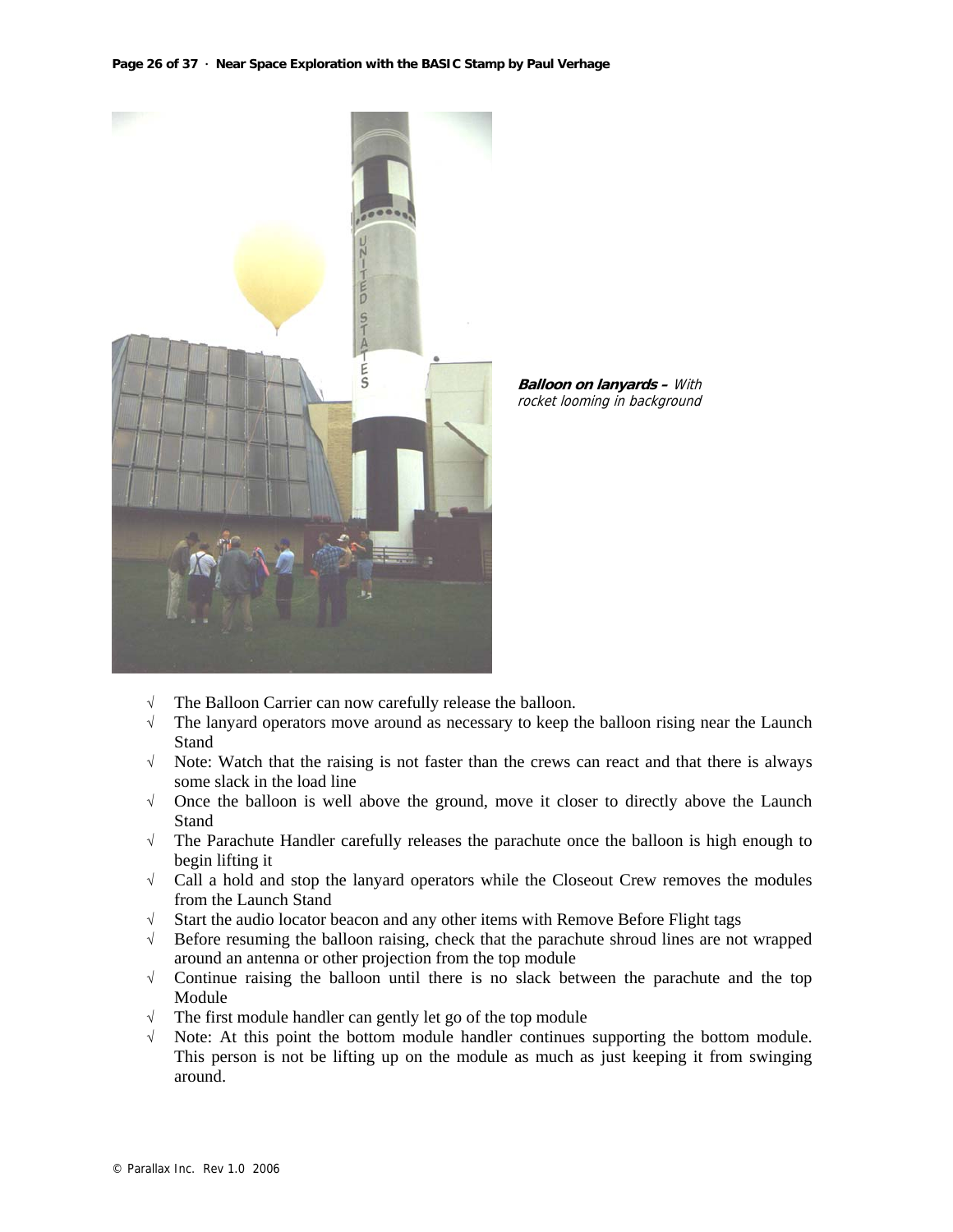- √ Lanyard operators continue raising the balloon until the balloon is supporting the bottom module
- $\sqrt{\phantom{a}}$  Before releasing the bottom module, make sure no antenna, line, or experiment is twisted on the link lines
- $\sqrt{\phantom{a}}$  At this point the last handler should be able to release the last module without it wildly swinging around
- √ Continue raising the balloon to give the lower module greater clearance above the ground, but not so high that a launch crew can't grab the bottom module if a problem should occur

Because of lanyard twisting experienced recently by TVNSP, the following release procedure is recommended by the author. TVNSP has been more successful using twisted nylon line than using woven Dacron kite line for their lanyards. Be sure you do not twist the lanyards as you wind them on their kite winders.

- $\sqrt{\phantom{a}}$  All three lanyard operators must have a cutter ready to cut the lanyard if they hang up during release
- √ Identify the first lanyard operator and his or her lanyard
- √ A launch crew grabs the lower module
- $\sqrt{\phantom{a}}$  The lanyard releaser releases the first lanyard from the PVC pipe
- √ Note: The lanyard can be either let to slip off the pipe or cut
- $\sqrt{\phantom{a}}$  The first lanyard operator carefully pulls the lanyard through the lanyard ring
- √ Note: Look for signs of the load line twisting and wrapping the lanyard
- √ When the first lanyard is free of the lanyard ring, the lanyard operator quickly pulls the lanyard away from the stack and calls "clear the lanyard"
- $\sqrt{\phantom{a}}$  Note: If the lanyard does not clear, see if it can be carefully pulled out. If not, then cut the lanyard as high as possible.
- √ Verify the last lanyard operator is ready for lanyard release
- Release the last lanyard and carefully pull it free of the lanyard ring
- √ Note: Call "clear the lanyard" once the lanyard is free of the lanyard ring
- √ Note: If the lanyard hangs, call "cutting lanyard" and cut the lanyard at the winder. When the lanyard is cut, then call "lanyard free"
- √ Once the lanyard is free release the bottom module
- $\sqrt{\phantom{a}}$  Record the time of launch for mission elapse time (MET)

Now you can hop into your chase vehicle and pretend you're a part of the movie Twister (although we know that balloon chasing has more adventure and realism).

## 6.1.1. Notes On Lanyard Release

The lanyard release is the weakest link in launching near spacecraft. Many of the TVNSP launches released lanyards with no one at the bottom module. When the lanyards were released (either singly or at the same time), the near spacecraft rose without catching on the lanyards. But until the problem with lanyard twisting is resolved, the author recommends the lanyards be released individually with a launch crew present at the bottom module. Oh, and you may want that person to wear a hard hat in case the modules pull lose from the load line or an experiment is prematurely released.

## 6.2. KNSP Release Methods

KNSP used a combination of two methods for launching near spacecraft. For the first three years balloons were as outlined in Subsection 6.2.1. For its last year, KNSP used the method outlined in subsection 6.2.2. Both methods worked, but the first method is more difficult for the load line handlers. This method should be reserved for launching lightweight near spacecraft using small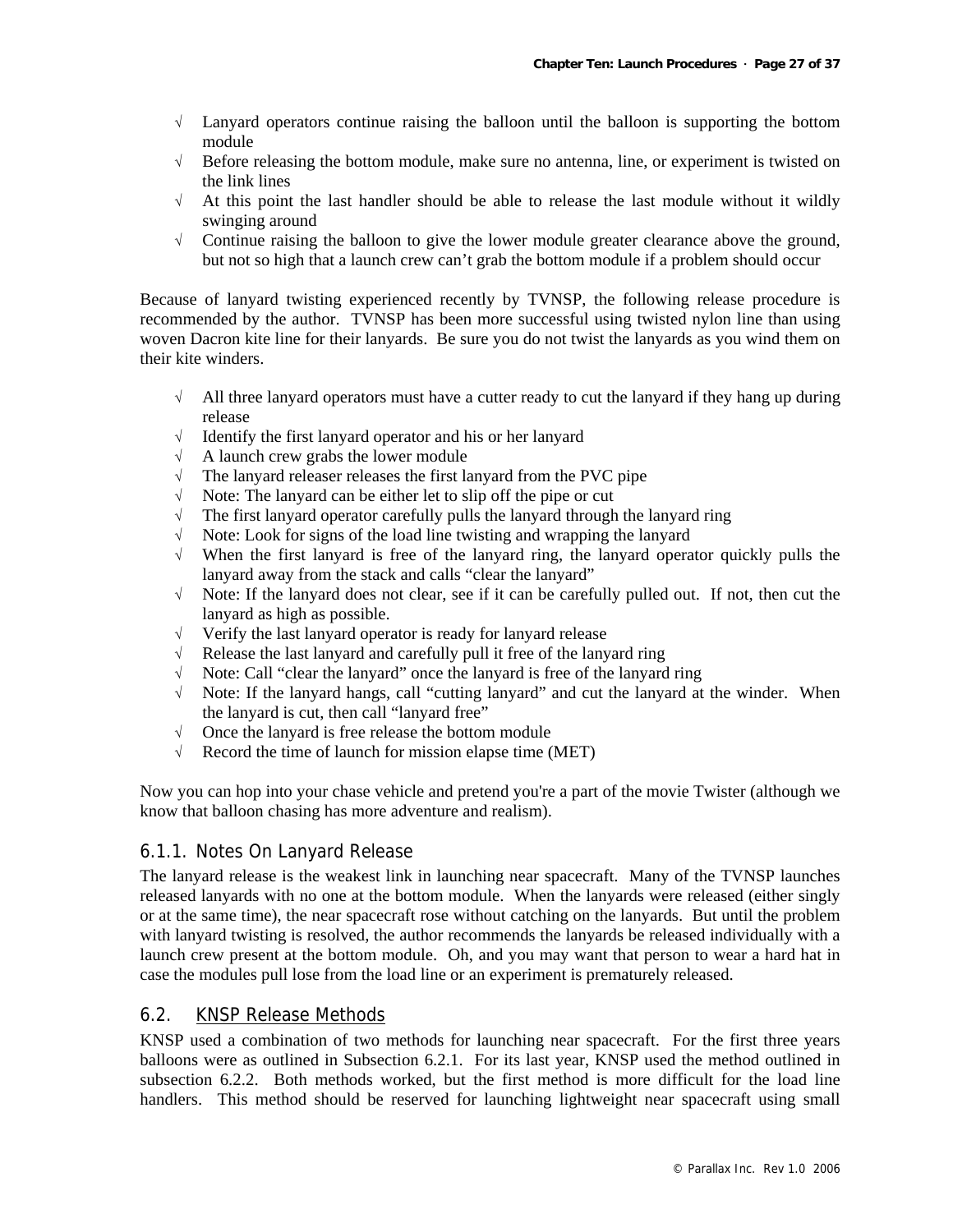balloons with small amounts of lift. As an example, a tracker inside a lunch bag and carried by a 300 gram balloon works well with this method.

## 6.2.1. KNSP's First Release Method

Look at the cover of amateur radio magazine, QST, for the moth of January 1999. On the cover you will see the KNSP launch crew preparing to release a near spacecraft. Note that everyone was wearing gloves (hint hint).

- $\sqrt{\phantom{a}}$  Tie the stack together as normal, but do not attach a lanyard ring to the balloon
- √ Appoint two load line handlers
- √ Spread the launch crew out, each holding a piece of the near space stack
- √ Note: The modules are not on a Launch Stand, each module is held by a launch crew
- √ Spread out the entire stack with the balloon downwind
- √ Begin raising the balloon by grabbing the load line instead of the balloon nozzle
- $\sqrt{\phantom{a}}$  Two load line handlers work the way down the load line by about one foot at a time
- √ Each time the load line is grabbed one foot closer to the parachute, the balloon rises one foot higher
- √ Launch crews fall out of the stack when they reach the load line handlers
- √ Note: Restraining the balloon by just the thin load line is difficult work if the balloon has significant lift, but much easier once the parachute is reached
- √ Continue raising the stack until the load line handlers are at the parachute shroud lines
- $\sqrt{\phantom{a}}$  Load line handlers carefully let tension build on shroud lines as they let the parachute up
- √ Ensure the last module handler is ready to be the only one in control of the stack
- √ Carefully release the parachute
- √ Note: The last module handler on feels the balloon lifting with its free lift or PPL
- √ Release the module



#### **KNSP First Release Method**

If there is any wind, the last handler must walk or run downwind with the module before releasing it. While running with the wind, let the module lift from your hands. When you do not run with the wind when releasing the last module, the stack swings like a pendulum below the balloon. This leads to all sorts of havoc should the module swing into the ground before gaining enough altitude to clear the ground or other obstacles.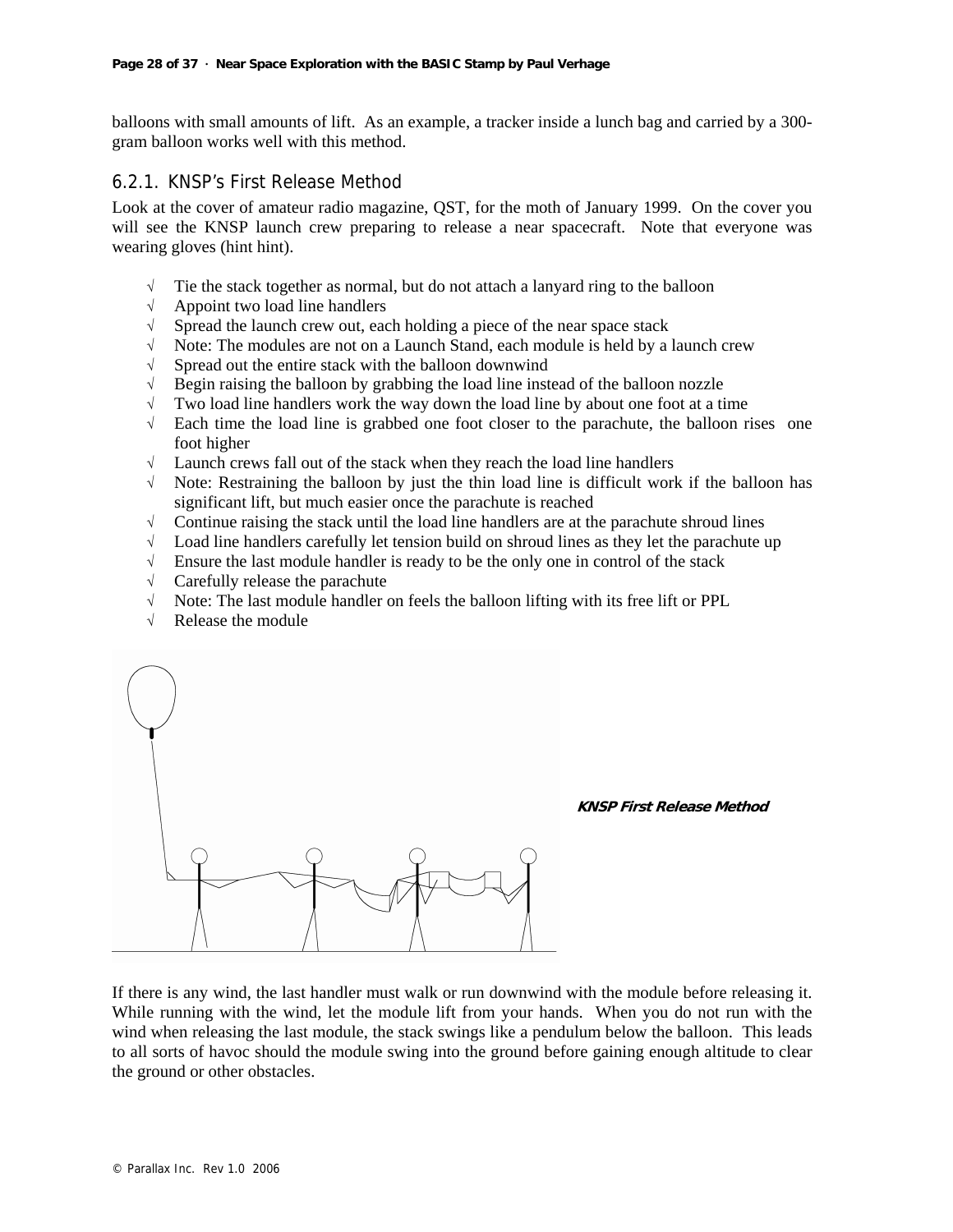## 6.2.2. KNSP's Second Release Method

After experiencing difficulty launching in winds, Dan Miller (KE4SLC) recommended the following release method, which I believe, has been used with SSOK in Salina, Kansas. Remember, everyone must wear gloves.

- $\sqrt{\phantom{a}}$  Tie the stack together as normal, but do not tie a lanyard ring to the balloon
- √ Instead, tie one or two additional cords of additional load line (lanyards) to the nozzle of the balloon
- √ Note: The additional lines were left wrapped on their cardboard cores.
- $\sqrt{\phantom{a}}$  Raise the balloon as outlined in Section 6.1, except no there are no winders attached, the lanyards and the load line is used as the load line is the previous method
- √ Cut the lanyards to length before releasing the near spacecraft
- √ Note: Lanyard handlers still keep hold of the lanyards
- √ Release the near spacecraft by simultaneously releasing the load line and lanyards
- $\sqrt{\phantom{a}}$  Note: The lanyards hang down to the to the modules during the flight, but since there is no weight on their ends, they tend to swing out and away from the parachute, rather than wrapping around it.



**Second Release Method**

The first flight this method was used on, successfully launched the near spacecraft in higher winds that KNSP was accustomed to, however, one of the lanyards remained in front of the slow scan camera for most of the flight!

#### 6.3. Other Release Methods

The remaining release methods have been brought to the author's attention by the near space programs, EOSS and HABET.

#### 6.3.1. EOSS Release Method

Sometimes referred to as a Hail Mary launch. Need I mention it again, but everyone wears gloves.

- √ Appoint a launch manager
- $\sqrt{\phantom{a}}$  Tie the stack together as normal, but do not attach a lanyard ring to the balloon
- Spread the launch crew and stack out, each crewmember holding a piece of the stack
- √ Note: The modules are not on a Launch Stand, each module is held by a member of the launch crew
- $\sqrt{\phantom{a}}$  Spread out the entire stack with the balloon upwind
- √ Everyone but the balloon handler holds their part of the stack out away from their body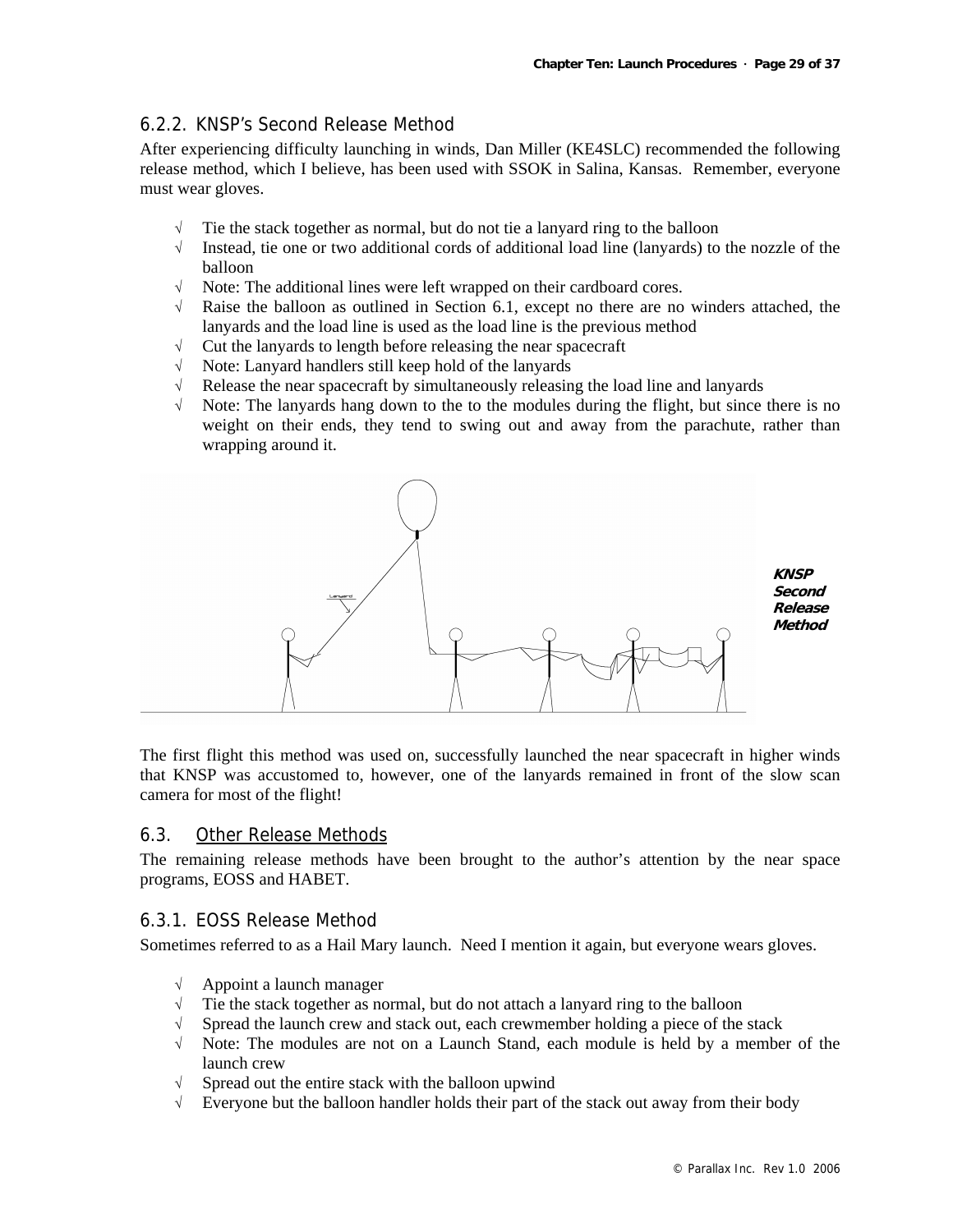- √ Note: Do not grab hold of your piece of the stack, just support from falling
- √ At the launch manager's signal, the balloon handler releases the balloon
- $\sqrt{\phantom{a}}$  The balloon rises and drifts downwind, picking up all the pieces of the stack



TVNSP has used this method to launch in high surface winds. The stack was released in the wind shadow of a building.

## 6.3.2. HABET Release Method

This is probably a better way to release the lanyards but requires extra equipment. In 2000, the author was privileged to meet with the HABET crew, thanks to the efforts of Ralph Wallio. At the time, HABET used an FTU device to sever the lanyards restraining the balloon. As the author recalls, the lanyards passed through a plastic tube. The lanyards were tied to the load line near the balloon nozzle or where tied to the nozzle. Cut on the side of the plastic tube was a slot large enough for the FTU. The FTU's nichrome coil stuck into the tube where the lanyards could pass through it. After the balloon was raised and ready for launch, a current was sent through the nichrome coil, melting the lanyards. The plastic tube with the FTU fell away from the load line.



#### **7.0 What To Expect**

Here's what to expect for a flight and some advice.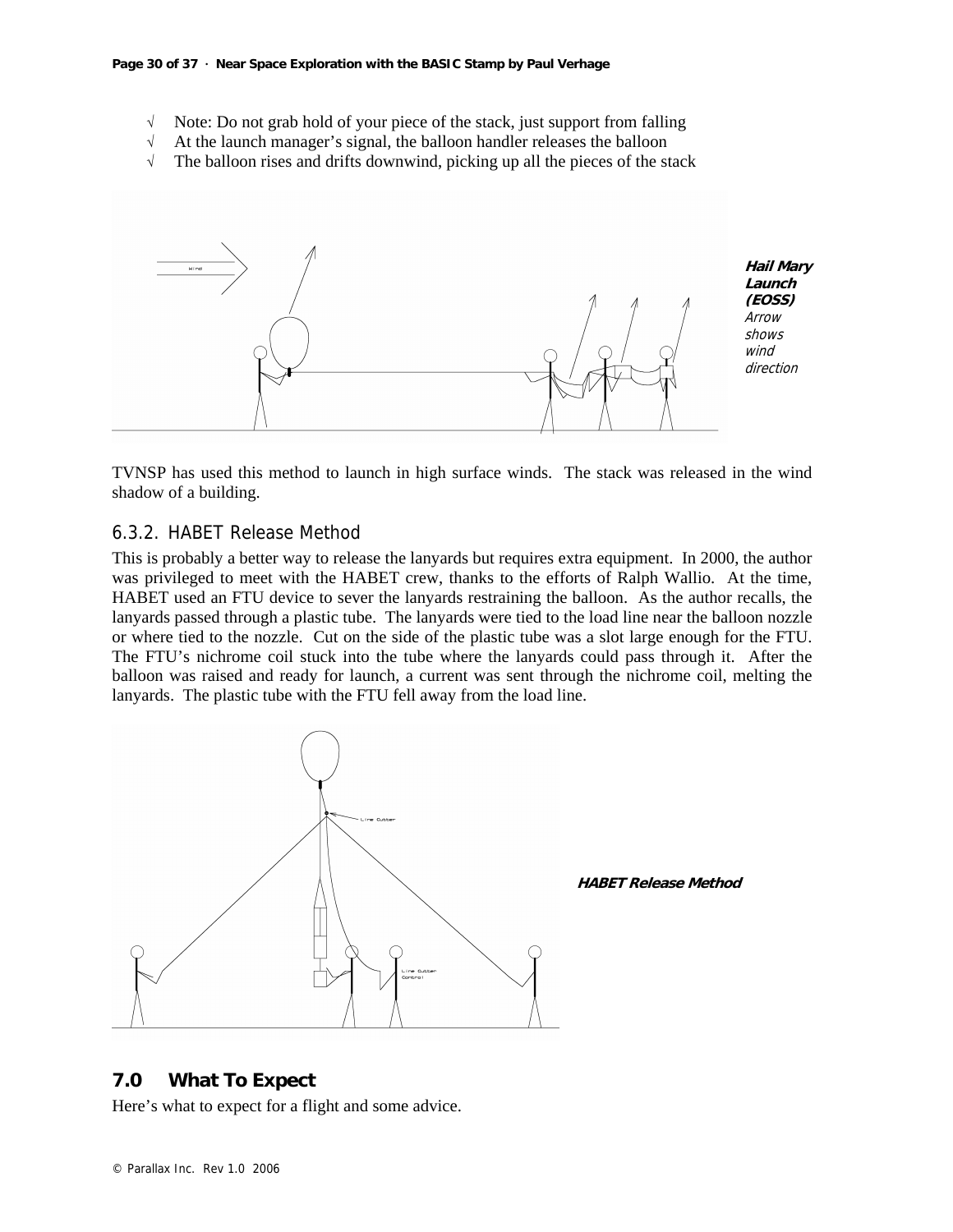## 7.1.1. What To Expect

You won't sleep well the night before a launch. When you wake up, you'll begin your day running on adrenaline. You'll have a fear that it will be windy this morning. You'll also have an unnatural fear that you've forgotten something critical. After a few launches, you'll get a custom to it.

It takes about one hour to fill a balloon and close out the near spacecraft modules. Plan to be at the launch site at least an hour before launch, which means for an early morning launch (when winds are usually at their lowest) the launch crew needs to arrive to the launch site in the dark. A typical ascent rate is 700 to 1200 feet per minute, with an average around 1000 feet per minute. Typically the ascent rate is a little faster for the first 20,000 or so feet, and then it levels off to a constant ascent rate for the rest of the flight. There appears to be no slowing down in ascent rate before the balloon bursts. If at possible, get ahead of the balloon and find a place to stop before the balloon bursts. Chase Crews can see the balloon in flight and detect the balloon's burst with the unaided eye. It absolutely amazes people to see a 25-foot diameter balloon at an altitude of 100,000 feet. Use APRS to determine the bearing and elevation to the near spacecraft. The elevation of the balloon is close to the inverse tangent of the balloon's altitude divided by its range (the reason is this approximate is that it takes take into account the Earth's curvature). Here's a quick table for estimating the balloon's elevation. The first column is the ratio of altitude to range and is rounded to one decimal place. The elevation is given in degrees.

| <b>Altitude</b> | <b>Range Elevation</b> |
|-----------------|------------------------|
| 0.3             | 15                     |
| 0.6             | 30                     |
| 1.0             | 45                     |
| 1.7             | 60                     |
| 35              | 75                     |

With your arm extended, the distance between your upright thumb and bottom of your hand is about 15 degrees.

The balloon is visible as a star in the sky. With binoculars, some people can detect the parachute. Place the balloon next to a light pole or similar object to help other people locate it. By watching the balloon in reference to a fixed object, you will detect the balloon's drifting. Expect the ascent to require between 1.5 to 2 hours.

At the time of burst, the balloon "star" fades out over about one second. Initially at balloon burst, the near spacecraft descends very rapidly. Anywhere from just the balloon's nozzle to most of the balloon remains on the load line (the rest drifts down on its own and much slower than the near spacecraft). Depending on burst altitude, the initial descent speed can be in excess of 100 mph or 8000 feet per minute. During descent, the near spacecraft experiences lots of shaking and bouncing. This is why it is important to pack the interiors of the modules in Styrofoam peanuts or find some other way tie the avionics and cables down. Don't let the high descent rate worry you, as the near spacecraft gets closer to the ground, the descent speed slows down to safe levels. The burst balloon hanging off 30 feet of load line tips the parachute several tens of degrees, causing a lot of swinging and spinning of the near spacecraft (another reason to pack the interior with peanuts). If an FTU is active on the mission, the descent becomes much more gentle after balloon is cut away. Plan on having one hour before landing once the balloon bursts. Estimate a rough predicted landing site by extending the distance from launch to burst by 50% while maintaining the same heading as from launch to burst. If the ascent followed a curvy path, so will the descent. Don't let changes in the descent course fool you into thinking the predicted recovery zone is going to be different. Expect the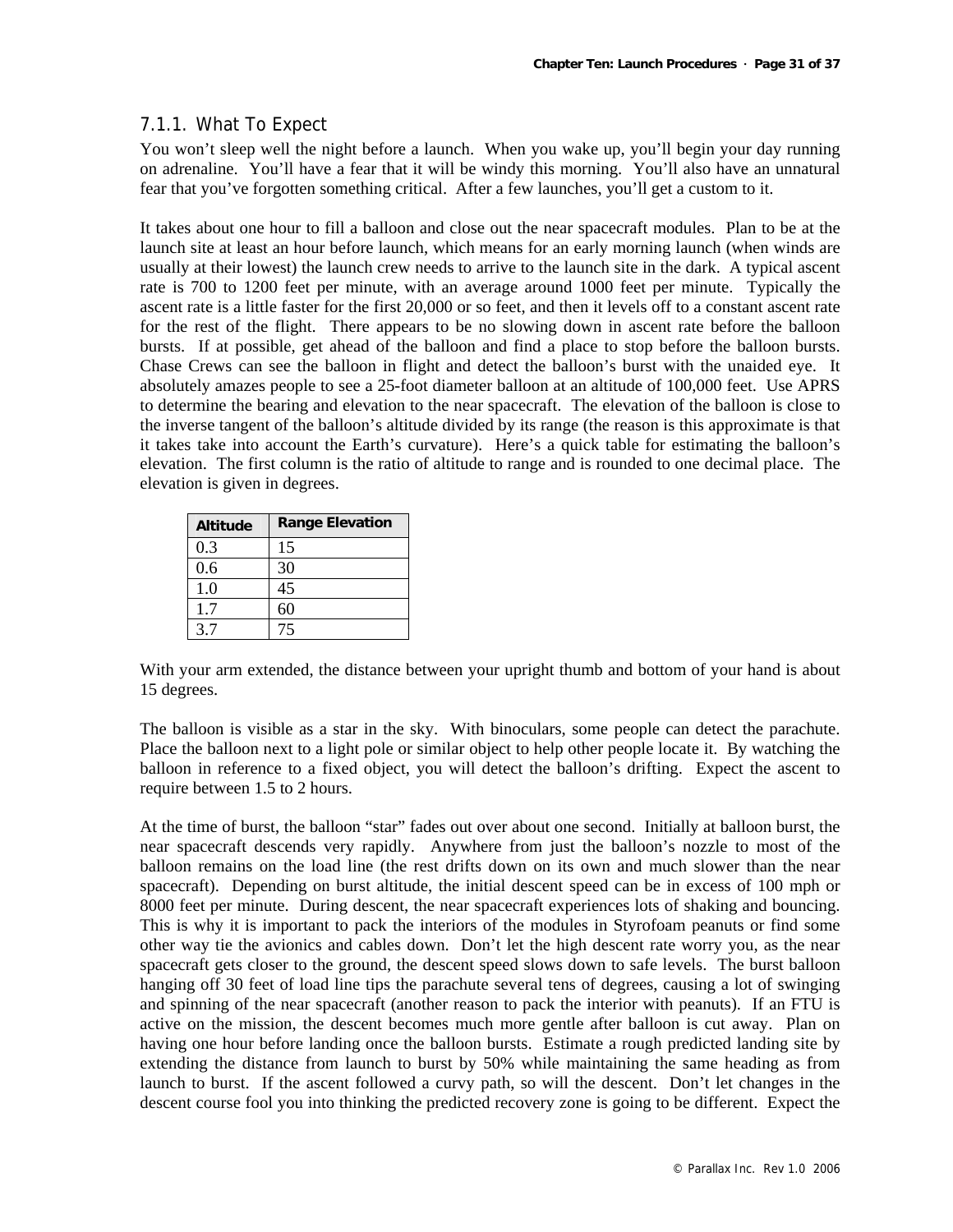descent course to be a mirror image of the ascent course, but only to cover half the distance. The parachute (if it is brightly colored) can be seen more than 5000 feet above the ground. Stop the chase vehicle if you wish to look for it, but remember, stopping lets the descending capsule get ahead (parachutes are under no obligation to stop for you). It gets more dangerous if you are very close to the landing near spacecraft because you want to see it before touchdown. Be cautious at this point and keep your eyes on the road. If the near spacecraft recovers in a tree, chances are it will be suspended by the parachute on an outside branch. Exercise caution when recovering the near spacecraft caught in a tree. If Recovery Crews are not close enough to see the parachute land, APRS may not get them right to the recovery site. Depending on the terrain and your distance, telemetry may be lost several hundred or even more than one thousand feet above the ground. Go to the last known site and begin traveling downwind. As Recovery Crews get close, telemetry from the near spacecraft will be received. The audio beacon described in this book can be heard 100 feet away, so carry one on each mission to help locate the recovered near spacecraft.

Also be sure to get permission before walking into private property to recover your property. KNSP and TVNSP have never had trouble with landowners. Indeed, almost all of them have been interested in what we have done. KNSP and TVNSP have sent landowners either pictures or a bumper sticker that went up in the near spacecraft.

## 7.1.2. Some Advice

Teach all launch procedures to your launch crews. Consider teaching launch procedures to your local astronomy or radio club as you may interest them in participating. Have launch crews practice filling and launching the balloon annually, before beginning the year's new near space campaign. Test the APRS setup of chase crews before their first launch. Take a module of the near spacecraft out for a drive and verify new chase crews are able to track and find the module. Don't attempt to hide from chase crews, as the near spacecraft doesn't try to hide either (all good near spacecraft want to be found). After building new avionics, run them for at least four hours on the ground for sending it up on a mission. Document everything! When possible, launch close to sunrise before the winds have a chance to pick up. Expect the first launch to take more than one hour. If financially possible, have an extra balloon and helium at the launch site. Be gentle with the balloon, but not paranoid. The balloon is surprisingly durable when first filled, except around sharp objects. Remember, the balloon is going to expand several times in diameter before it bursts; so dull or blunt objects are less likely to burst the balloon. Keep first flight simple, perhaps even a low altitude flight (low for amateur near space is 50,000 feet). Clearly explain to everyone interested where the balloon is predicted to travel to and recover. Plan a driving route before the launch. Usually you will be able to follow the routine until near the recovery zone. Coordinate chase frequencies before launch day. Be sure chase crews know the frequencies and have programmed them into their HTs. Most of us do not know how to program new frequencies into our HTs without the directions that came with the radio.

## **Good To Know - The Lifting Ability Of Gases**

I wrote an article for QST on high altitude ballooning back in early 1999. In the article I discussed the lift of balloons based on their volume of gas. I made an error in my calculations and didn't explain the material in as much depth as I would have liked. So here's an attempt to expand the content of my QST article. I hope you enjoy the physics and chemistry content as much as I did.

The near spacecraft reaches near space because its expendable booster, the balloon, has buoyancy. Buoyancy occurs when an object's volume displaces more weight than the weight of the object. As an example, if a balloon displaces a volume of air that has a weight of 12 pounds, but the balloon and its gas has a weight of only three pounds, then the balloon has buoyancy of nine pounds and it floats.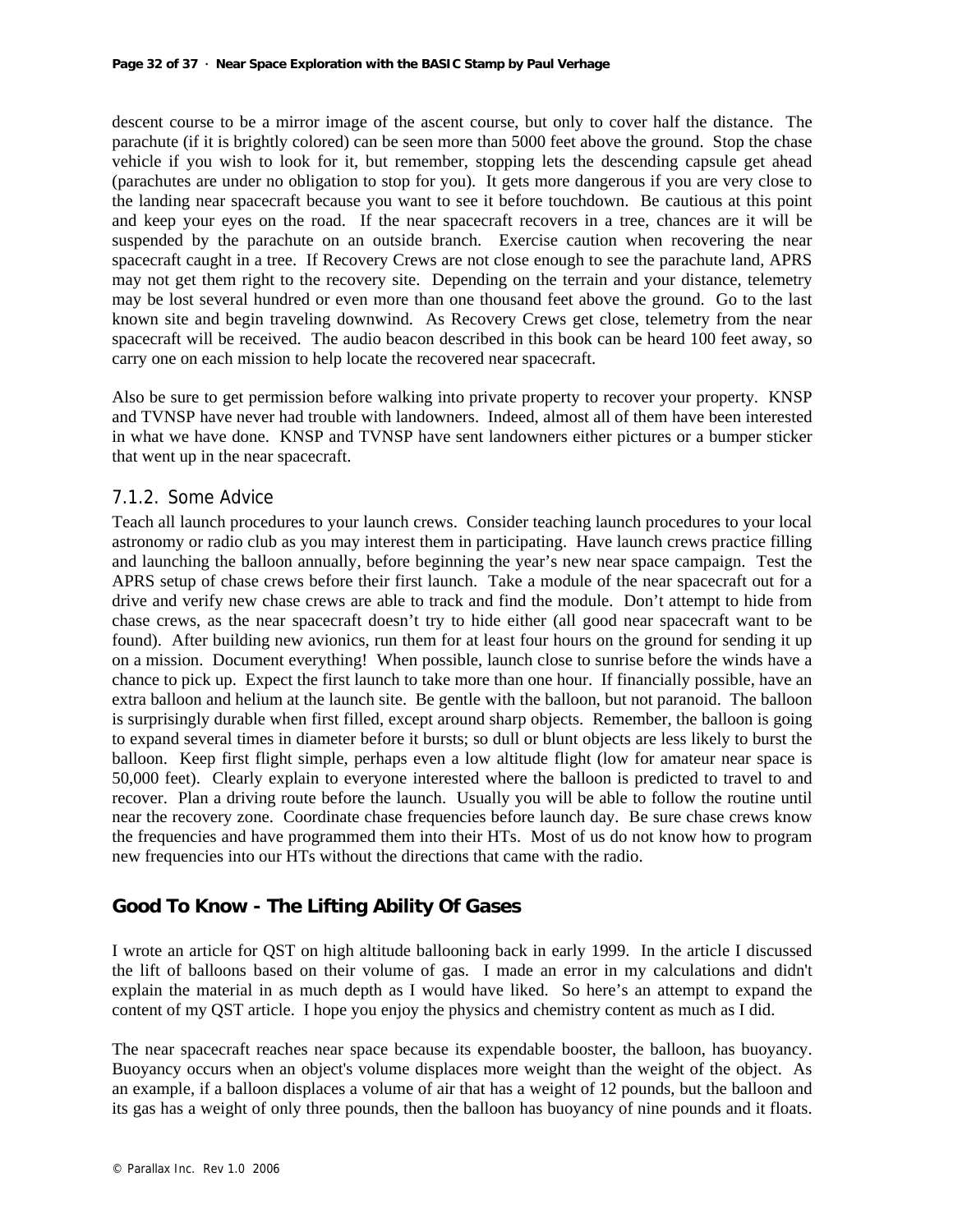In this example the balloon can lift a payload with up to nine pounds of weight. At nine pounds of weight the balloon becomes neutrally buoyant and will no longer rise.

The way to determine the weight of a volume of air is to multiply the volume by its density. To determine the density, we'll make use of some material you learned in college chemistry. The mass (which will be treated as a weight, although strictly it is not a weight) of a chemical compound or element is given by its atomic mass. We can convert atomic masses into grams by taking advantage of the law that a physicist by the name of Avagrado discovered. Since compounds and elements consist of atoms or combinations of atoms, the weight of a mole of a compound or element in grams is equal to its atomic mass. This occurs because every atom of the same element has the same mass and the atoms in each molecule of a gas are identical. So the mole becomes just a conversion factor, like converting pounds to kilograms. Since we're working with gasses, we take advantage of their equal volumes at the same temperature and pressure. We'll use standard temperature and pressure (STP), which is 0 degrees Celsius at one standard atmosphere (760 mm Hg).

One mole of a gas at STP has a volume of 22.414 liters. One mole of the gas has a weight in grams equal to its atomic mass. The density of this gas (and in fact, of anything) is equal to the weight of the body divided by its volume. If the density of a gas is less than the density of air, then that gas is buoyant and will float, or rise. Our atmosphere consists of 79% nitrogen (with a molecular mass of 28.013 grams), 21% oxygen (with a molecular mass of 31.999 grams), and 1% argon (with an atomic mass of 39.948). Remember that oxygen and nitrogen are diatomic molecules, so the atomic mass of these molecules is twice the atomic mass of the individual atom. Averaged together and we get an average mass for a mole of atmosphere of 29.249 grams. Divide by the volume of a mole of gas at STP and we get a density of 1.305 grams/liter  $(g/l)$ 

Compare this density with the density of hydrogen, helium, ammonia, and nitrogen. The atomic or molecular masses of these gasses are 2.016 grams, 4.003 grams, 17.030 grams, and 28.013 grams, respectively. Their densities come out to 0.090, 0.179, 0.760, and 1.250 g/l respectively. Notice that all of them have a density less than air, and so all will float in the air. Their effectiveness at lifting payloads into near space depends on how much lower their density is compared to the air. To determine this, let's convert the lift of each of these gases in pounds/cubic foot (I'm avoiding metric because of my American audience). We'll do this by subtracting the density of each gas from the atmosphere and converting grams per liter to pounds per cubic foot. The conversions are 28.32 liters per cubic foot and 453.6 grams per pound. A mole of gas occupies 0.79 cubic feet of volume. So one cubic foot of each of these gasses lifts the following weight when compared to air.

| Gas             | Lift (pounds/ft3) |
|-----------------|-------------------|
| H <sub>2</sub>  | 0.070             |
| He              | 0.070             |
| NH <sub>3</sub> | 0.034             |
|                 | 0.003             |

Because of rounding errors, helium appears to lift as much as hydrogen. Hydrogen only lifts 8% more than helium  $(1.215 \text{ g/l vs. } 1.126 \text{ g/l}).$ 

Let's create a situation where a balloon/payload combination will reach 100,000 feet when hydrogen is used as the lifting gas. Then how high will these other gasses get the payload before bursting?

| Gas | <b>Maximum Altitude</b> |
|-----|-------------------------|
|     | 100,000                 |
| He  | 98,000                  |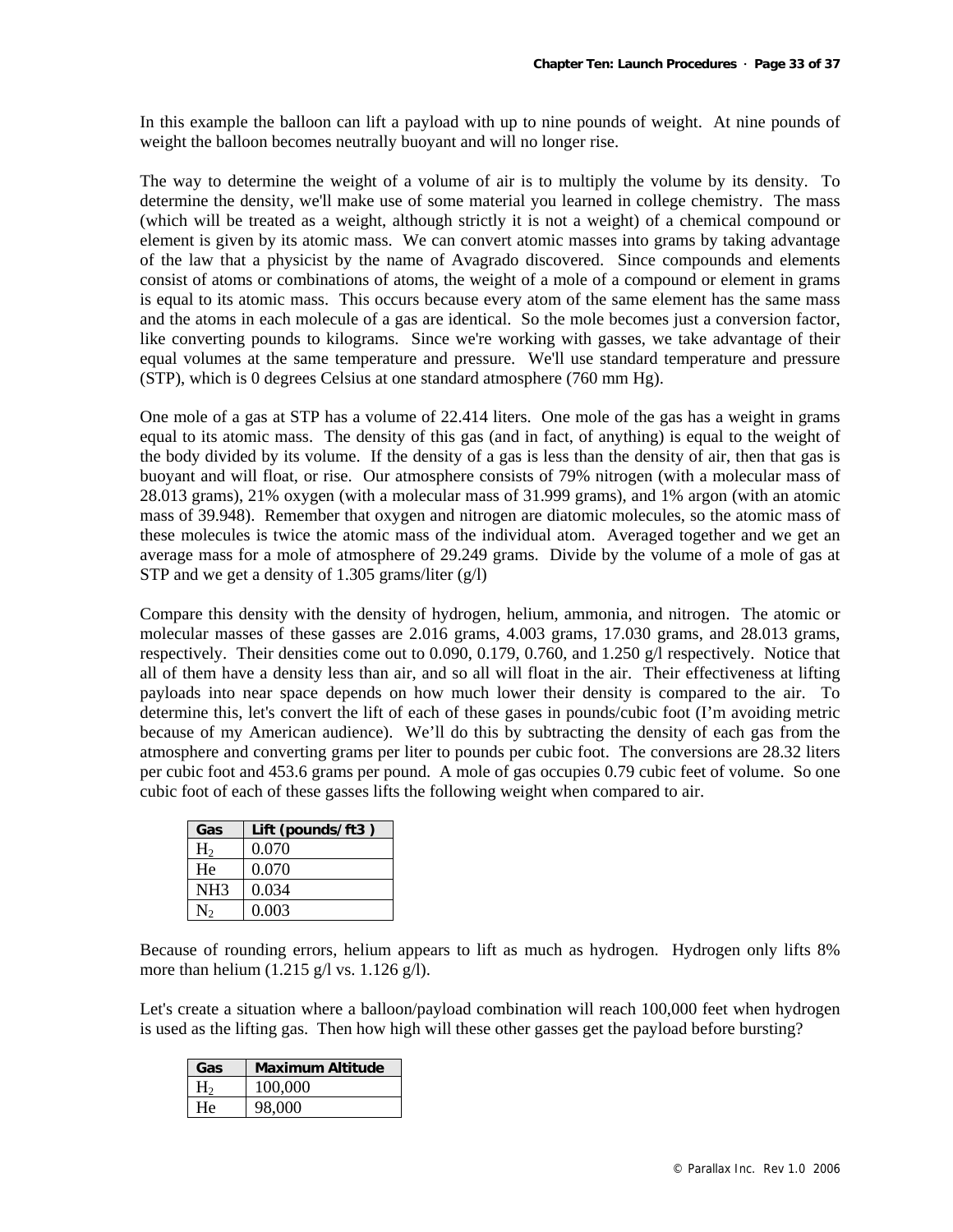| NH3 | 78,000       |
|-----|--------------|
|     | About 0 feet |
|     |              |

So we can see that using hydrogen in place of helium in the balloon will get the near spacecraft about 2% higher, although the effect is more pronounced with heavier stacks and smaller balloons that reach lower altitudes. Ammonia does reasonably well, in fact I hear that there are hot air balloonist who fly on ammonia. Nitrogen provides such little lift that it achieves unacceptable altitudes (it may be unable to even lift the weight of the balloon).

Now let's compare the cost of hydrogen to helium, and calculate an altitude per dollar. Back in Kansas I purchased a tank of helium for \$60. The tank held 245 cubic feet, so it had a cost of \$0.24/cubic foot. Hydrogen was available at \$30 per tank and each tank held 300 cubic feet. So hydrogen cost \$0.10/cubic feet. Taking into account that helium lifts less payload weight per cubic foot (about 8%), I get the following values for cost per foot altitude, normalized to hydrogen.

| Gas      | Cost/altitude |
|----------|---------------|
| Hydrogen |               |
| Helium   |               |

By this table, it's apparent that hydrogen is your best value for the dollar, if your only concern is for getting the highest altitude for the dollar. Let's take a look though at the chemical properties of these two gasses.

Helium is a nonflammable, inert gas. This means helium is incapable of chemically combining with other elements. It will neither chemically absorb nor give off energy when it mixes with other gasses in the atmosphere. Helium is a simple asphyxiant that displaces oxygen in the air. However, it does have the benefit of giving you advanced warning by causing you to talk like Donald Duck. So if your Balloon Dogs begin speaking funny, it's a warning to get them out to fresh air. Hydrogen is also a simple asphyxiant, but it gives even less warning that you're not getting enough oxygen. In low concentrations of helium or hydrogen, individuals may develop headaches, dizziness, and deeper breathing.

Of course we know the other hazard of hydrogen, it chemically combines with oxidizers like oxygen (as do a lot of elements). The chemical combination is very energetic. Fortunately though, it burns up, rather than spreads around like liquid fuels. On the other hand though, hydrogen burns with a clear flame and produces very little radiant heat. If hydrogen is slowly escaping and burning, you probably won't notice until you walk into the flame. The greater risk from hydrogen is from it escaping from a burst balloon and rapidly mixing with the air. The balloons you receive from Kaymont and Kaysam are vacuumed out prior to shipping, so there's no oxygen to mix with the hydrogen in a balloon. A spark then can cause an explosion that will literally bring the house down. So as long as the hydrogen stays inside the balloon, there's no risk. Possible sources of spark include lights and electrostatic discharge. A source of electrostatic discharge comes from the filling process itself. As hydrogen gas flows rapidly through a plastic and ungrounded filler, it generates a large static potential that can discharge when a balloon bursts. The Hindenburg Disaster is a terrible example of the dangers of hydrogen.

My take on the matter is that the risk of an explosion is too great to use hydrogen. I've seen balloons burst and leak indoors, when you would have thought it wouldn't happen. If you feel the need to use hydrogen, here are a few safeguards to use. But please do not think this list is complete, because it's not. However I think it will convince you that hydrogen is not worth the trouble of using. First, fill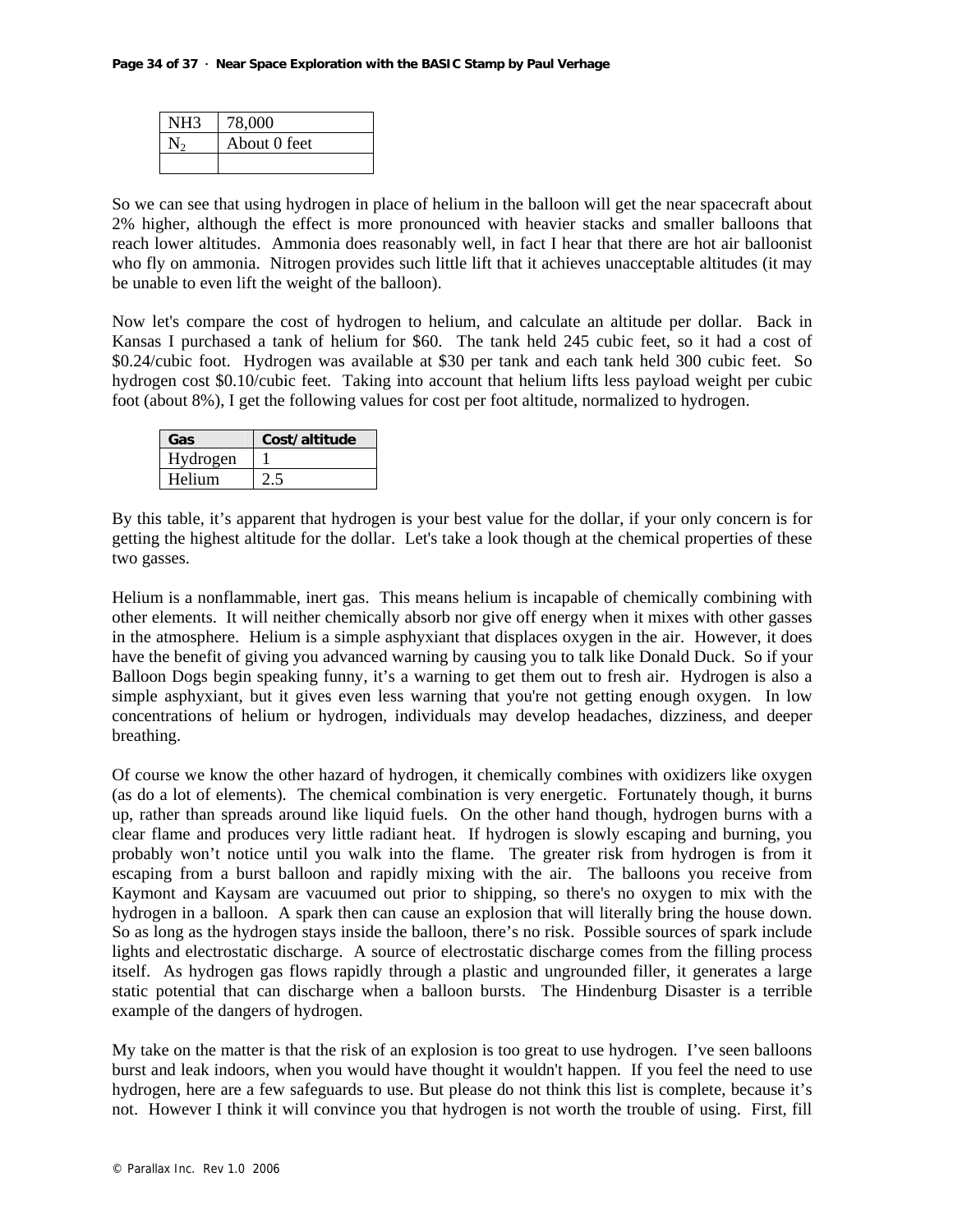the balloon outdoors, or inside a building without a roof or a very leaky roof. Second, use a grounded filler. Use a hydrogen hose and connect it to metal filler. Ground the hose and filler to an earthground. Third, allow no smoking or flames around the balloon while filling. If filling indoors, all electrical equipment, including lights need to be explosion-proof or non-sparking. Do not shut off the lights, or turn them on, when a balloon has burst. Making or breaking an electrical contact inside the switch creates a spark. Fourth, be familiar with the electrical properties of the near spacecraft. Are their switches to turn on before launch? If so, save it for after the near spacecraft is outdoors. Finally, Balloon Dogs should be well protected. Wearing eye and ear protection is a must. In fact wearing a motorcycle helmet would probably be a good idea. Consider the clothing balloon dogs are wearing also. Are they wearing a nylon jacket? Nylon creates static and will melt and cling when it burns. Look into borrowing flame resistant clothing when filling a balloon.

Large quantities of natural gas are transported across the United States everyday. We have tankfuls of the stuff in many homes and still we seldom experience a disaster with it. We should have the same level of safety with hydrogen, but since you're handling it on the amateur level, expect more trouble.

Whether its helium or hydrogen, there are safety concerns when transporting gas cylinders. When transporting compressed gas, avoid carrying the tanks inside closed cars. Ruptured tanks cause explosions in a closed container, like a car. Its best to move cylinders in the back of an opened truck. In all cases, immobilize the tanks during transport. You don't want tanks falling over and rolling around. I can tell you the clank of colliding tanks is very disconcerting. Pack material like a blanket between the two tanks to keep them from rolling into each other. Take the tanks straight to the launch site by a safe route. Don't risk an accident or involving innocent travelers.

## **Near Space Humor - Humorous Events Of Near Space Programs**

#### **Bill Brown**

#### **WB8ELK Field Day Balloon 1992 Hancock, NH**

I decided to do something entertaining for Field Day. I designed a simplex repeater with a converted Fischer Price kid's talking toy and an ICOM 2-AT. It worked great, 8 seconds record and 8 seconds playback. I flew it during high noon of Field Day and listened as some folks nearly 400 miles away managed to contact me through the balloon repeater. I believe hams from 8 states were able to talk through it.

Since everyone was at Field Day, I couldn't convince anyone to come help me launch the balloon or chase it. So I filled the balloon and launched it all by myself in my backyard. Also, none of the foxhunt crew was available either, but I managed to get some of the Field Day sites to give me some final beam headings just as the payload landed near Manchester, NH. One of the fellows who had been at the Nashua Field Day site was on his way home and managed to hear the balloon briefly as he zipped along on the highway. He contacted me late in the evening and told me about it. I fixed up my makeshift DF gear and headed out to the area he told me about. Sure enough I could hear a very very weak signal for about 100 feet along the highway. It was very very strange, only that one spot had a signal. I drove all around the region and only could hear it there. So I started to walk down a gravel path in the now near pitch dark. I didn't have my flashlight with me at that point. Suddenly the signal got a lot stronger and I started to walk faster toward the signal. Then I stopped as I was about to put my foot down since it seemed a bit strange. In the very dim twilight, my next footstep seemed to be very very dark gravel. I carefully lowered my foot and it just kept going down and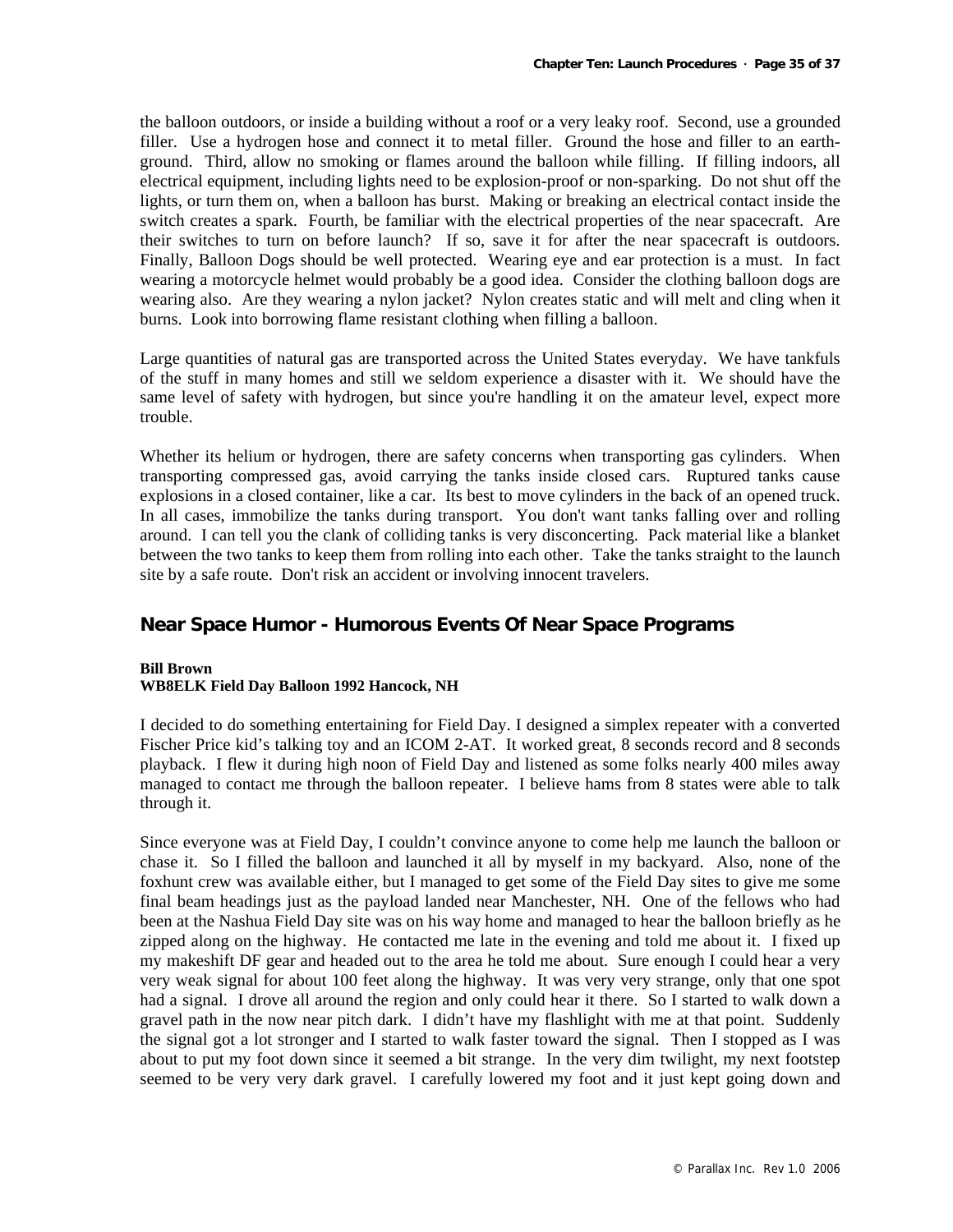down. I backed up a bit and went back to my car for my flashlight. After retracing my steps I was startled to see that my last footstep was on the very edge of an 80-foot deep gravel quarry!!!!

I found my way down a path to the bottom of the quarry and walked directly to the payload. It was lying in the gravel and sand at the very bottom of the quarry!!! No wonder I had a hard time hearing the signal from the road.

#### **EOSS (From Mike Manes, W5VSI)**

Our candidate is the transcript Tom Shillings testimonial at Cec Girz's retirement party in September (2002). Tom is a member of the GAINS team at NOAA that Cec managed until her retirement. We saw a video of it at one of the EOSS meetings, and it had us rolling in the aisles! Here's a snippet off my error-prone head.

Tom is rushing to finish dinner with his wife so he can make the EOSS meeting that night:

Tom S: "I've got a meeting I've got to get to at 7 tonight."

Tom's Wife: "Oh really? Who with?"

Tom S: "The Edge of Space people."

Tom's Wife: "Oh…..some space people, huh? Where's the meeting?"

Tom S: "Fort Logan."

Tom's Wife: "Fort Logan….isn't that the state mental hospital?"

Tom S: "Yeah. They have a room there."

#### **KNSP From the author's recollection.**

This would be KNSP's third flight (Flight 97B). Being so early in the history of KNSP, there was still lots of interest in chasing the balloon. So over eight chase vehicles were assembled for the mission. The mission carried a backup locator beacon that ultimately created this story. The beacon was a two-meter milliwatt beacon based on a clock crystal. It weighed around ½ pound and was tied to the load line. After weighing the capsules and parachute, the balloon was filled for one PPL. After checking everything out, the balloon was taken outside the Johnson Near Space Center and launched. It was immediately obvious that there wasn't enough lift in the balloon from it's very anemic ascent rate (about 300 feet per minute). In fact it looked like the balloon was traveling horizontally about 100 feet above the ground (I imagined it would be bouncing off the ground the entire mission). It did eventually gain enough altitude to make a safe, but very long flight. It traveled north from Manhattan, Kansas for five hours before landing. Recovery was in a cornfield near Lincoln, Nebraska. The Chase Crew was able to keep up with the stack for the entire flight, so when it landed, we were only minutes away.

A farmer and his wife spotted the descent into their cornfield while they were finishing their lunch. Since there was a sky diving class nearby, the farmer thought it might be a student in trouble. The farmer boards his ATV and drives out to render assistance. As he gets closer (the near spacecraft was  $\frac{1}{2}$  mile from their home), he sees that this is definitely not a skydiver. It was a six-sided object with antennas and making a beeping noise. At that point, if I were the farmer, I would have high-tailed it